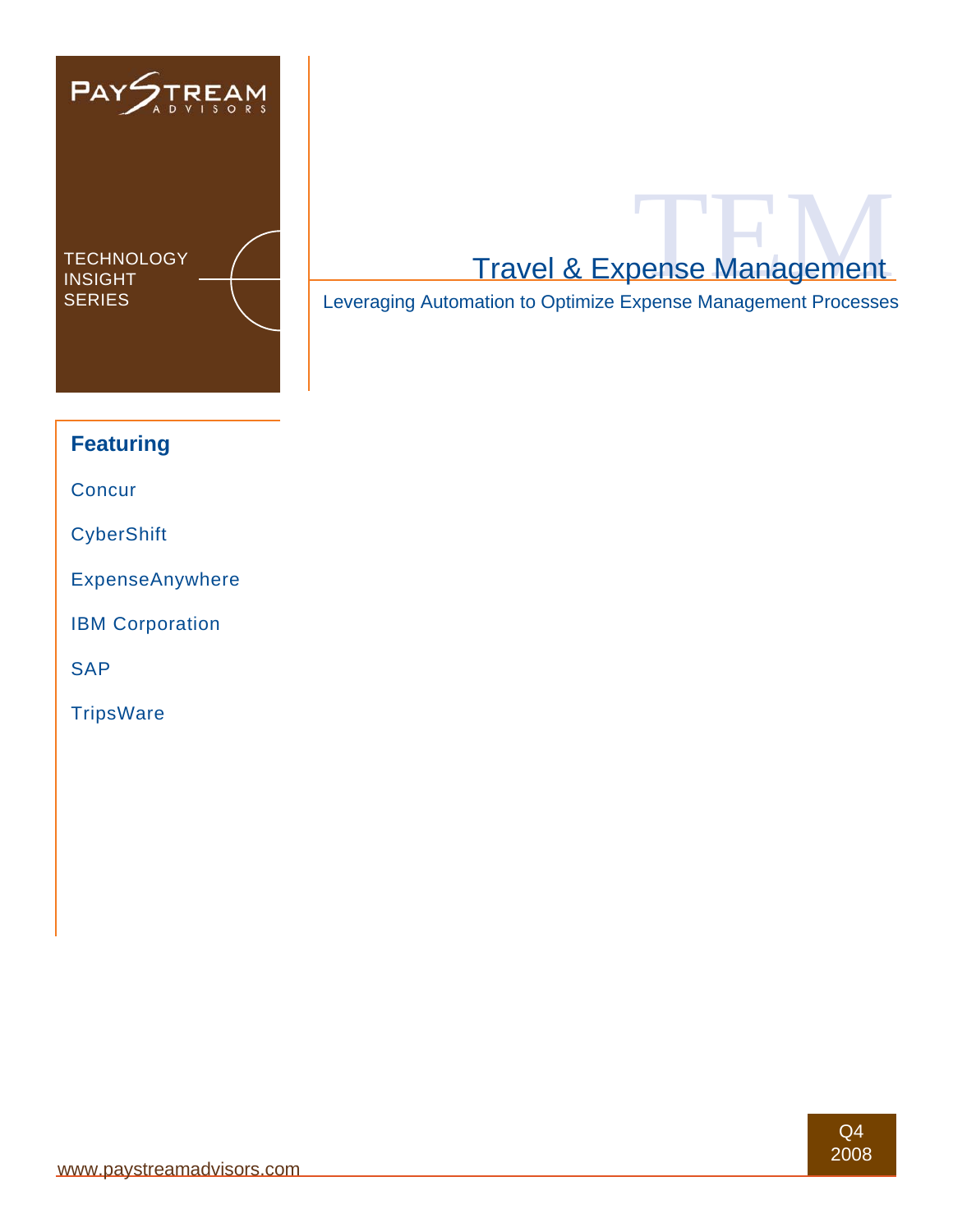Executive Summary

# Executive Summary

Paper is slowly becoming a thing of the past in the world of travel & entertainment expense management. The emphasis on corporate cost containment and fraud mitigation during the past few years has prompted accounts payable professionals to seek new ways to automate traditionally paper-based and labor-intensive expense reimbursement processes. The need to document and secure the intrinsic risks associated with the expense management process within the protocols set forth by the Sarbanes-Oxley Act of 2002 (SOX) has provided additional impetus, especially where senior management has been involved.

Our research indicates that businesses are turning to a set of technologies we refer to as Travel & Expense Management (TEM) solutions that streamline the expense submission and reimbursement cycle to meet these new requirements for efficiency and control.

Consider the results of PayStream's *Financial Automation Survey (FAS)* of Fortune 1000 finance, treasury, and accounting professionals:

- The passage of the Sarbanes-Oxley Act has increased interest in new financial automation technology at more than 60 percent of respondent organizations. •
- Almost 75 percent of respondents to the survey are either currently using an automated TEM solution or planning to implement one over the next 12 months. •

PayStream Advisors has developed this Technology Insight Series report, *Travel & Expense Management: Leveraging Automation to Optimize Expense Management Processes*, for those companies that are actively exploring TEM solutions, yet need help identifying appropriate vendors and solutions for further investigation. This report provides an introduction to TEM, describes the most common forms that solutions take and highlights the benefits that they deliver. It also profiles six leading providers in this space.

*Travel & Expense Management* is one of many reports in our research library that are written for the corporate audience. Individuals who are interested to learn more about financial automation technologies after reading this report may find other titles in our Technology Insights Series helpful as well, including:

- Supplier Electronic Payments: Understanding Business-to-Business Payment Automation Solutions. •
- Web Invoicing & Electronic Payments: Strategic Impact of AP Automation. •
- Imaging & Workflow Automation: Using Imaging Technology to Improve Business Practices. •
- Electronic Procurement: Automation Options for your Purchasing Processes. •

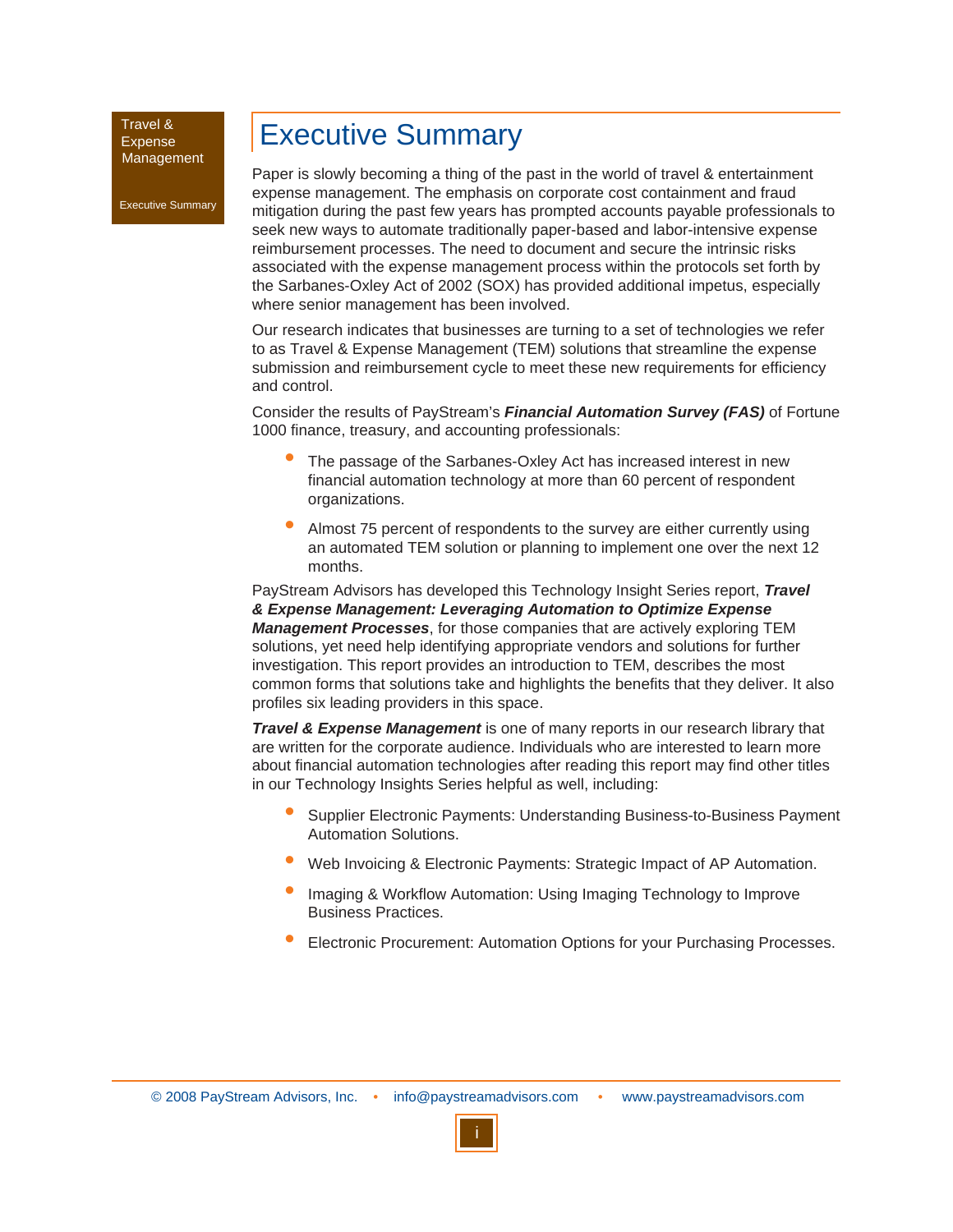Table of Contents

# **Table of Contents**

|--|--|--|

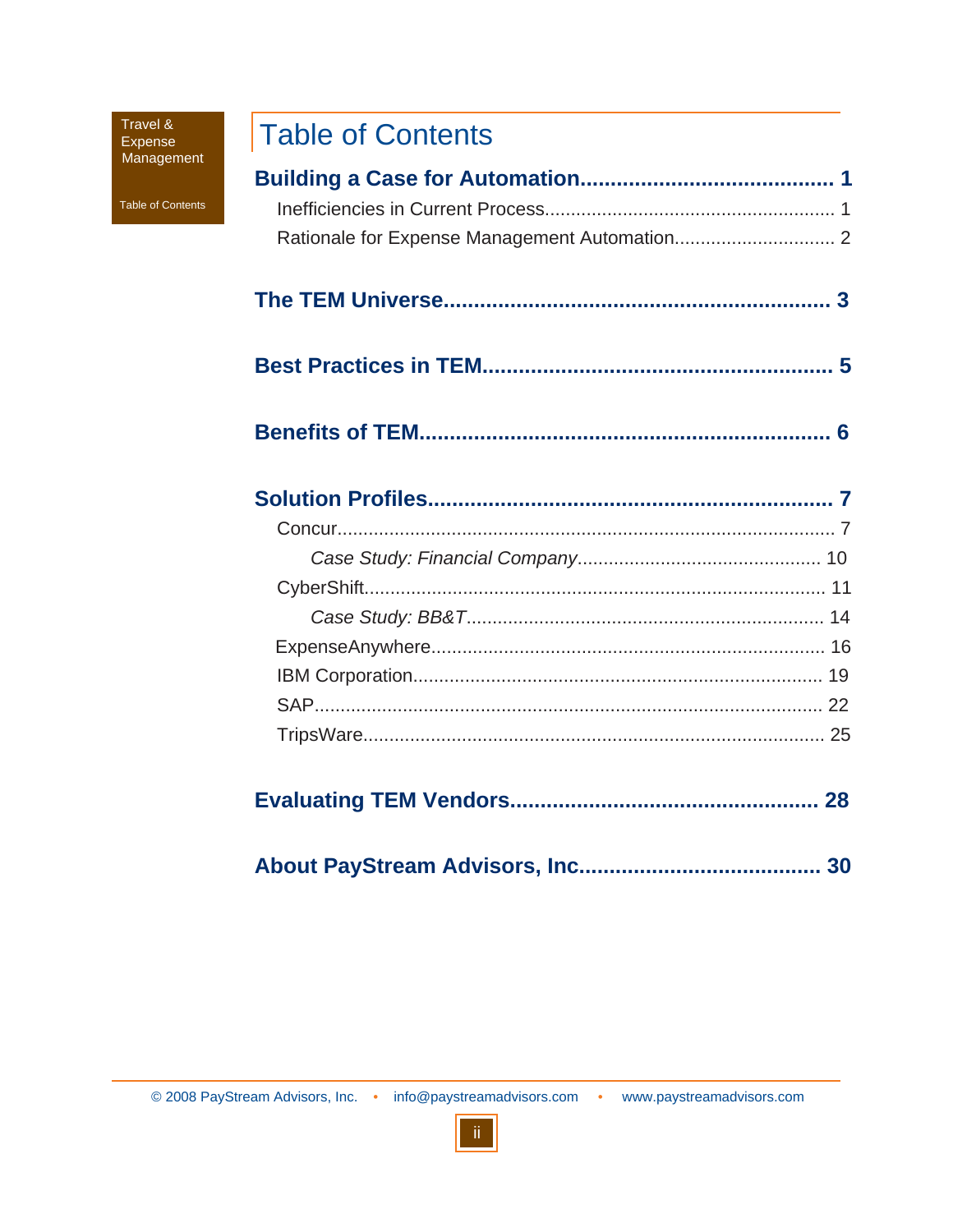Case for Automation

# Building a Case for Automation

### **Inefficiencies Inherent to Manual Processes**

Travel and entertainment related expenses - the second largest controllable cost pool at most organizations, just behind salaries and benefits - have long been subject to management programs and automation, but more recently current TEM processes have come under renewed scrutiny for the following reasons:

*Rising cost of business travel.* Escalating prices of travel services - airfare, lodging and travel agency fees, to name a few - coupled with an upswing in the number of annual business trips per employee, are proving to be a significant drain on the bottom-line for corporate America.

*Hassle of managing travel processes.* There are complexities inherent to managing any paper-based process and travel & expense is no exception. As organizations continue to rely on paper - or spreadsheets at best - the process of collecting, approving and auditing expense reports translates to long hours and numerous headaches in the travel management process.

**Increase in the incidence of fraud.** The practice of fudging travel and entertainment expense reports has reached epidemic proportions over the last few years, with tales of corporate abuse making headlines over the last few years. Lack of proper controls make travel related expenses fertile ground for employee fraud.

*Emphasis on cost containment.* Our research indicates that the average cost to manually process an expense report is in excess of \$35, while travel agency fees account for an additional \$50 per trip. Multiplied by the total number of trips, this amounts to thousands of dollars on travel management, reducing which can have a material impact on profitability.

**Poor spend visibility and control.** Lack of accurate and timely visibility into travel spending - including information on compliance with corporate travel policies and preferred vendor agreements - prevents organizations from consolidating spend, which would in turn allow them to leverage volumes and achieve stronger negotiating positions with suppliers.

*Costs incurred due to late payments.* Paper-based processes result in long turnarounds for expense reimbursement, resulting in low levels of employee satisfaction and morale. On the other side of the equation, lack of timely reconciliation of expenses results in late fees to credit card companies and other penalties for late payment.

This nagging realization that existing TEM processes are inadequate has been magnified by the call for greater system integrity and accurate reporting as a result of the Sarbanes-Oxley (SOX) legislation. Sarbanes-Oxley has increased senior managers' focus on travel & entertainment expenses by drawing their attention to the compliance risks inherent to manual, paper-based processes.

The application of SOX standards to the financial supply chain is expected to generate system improvements that will drive down long-term transaction costs with commensurate productivity gains.

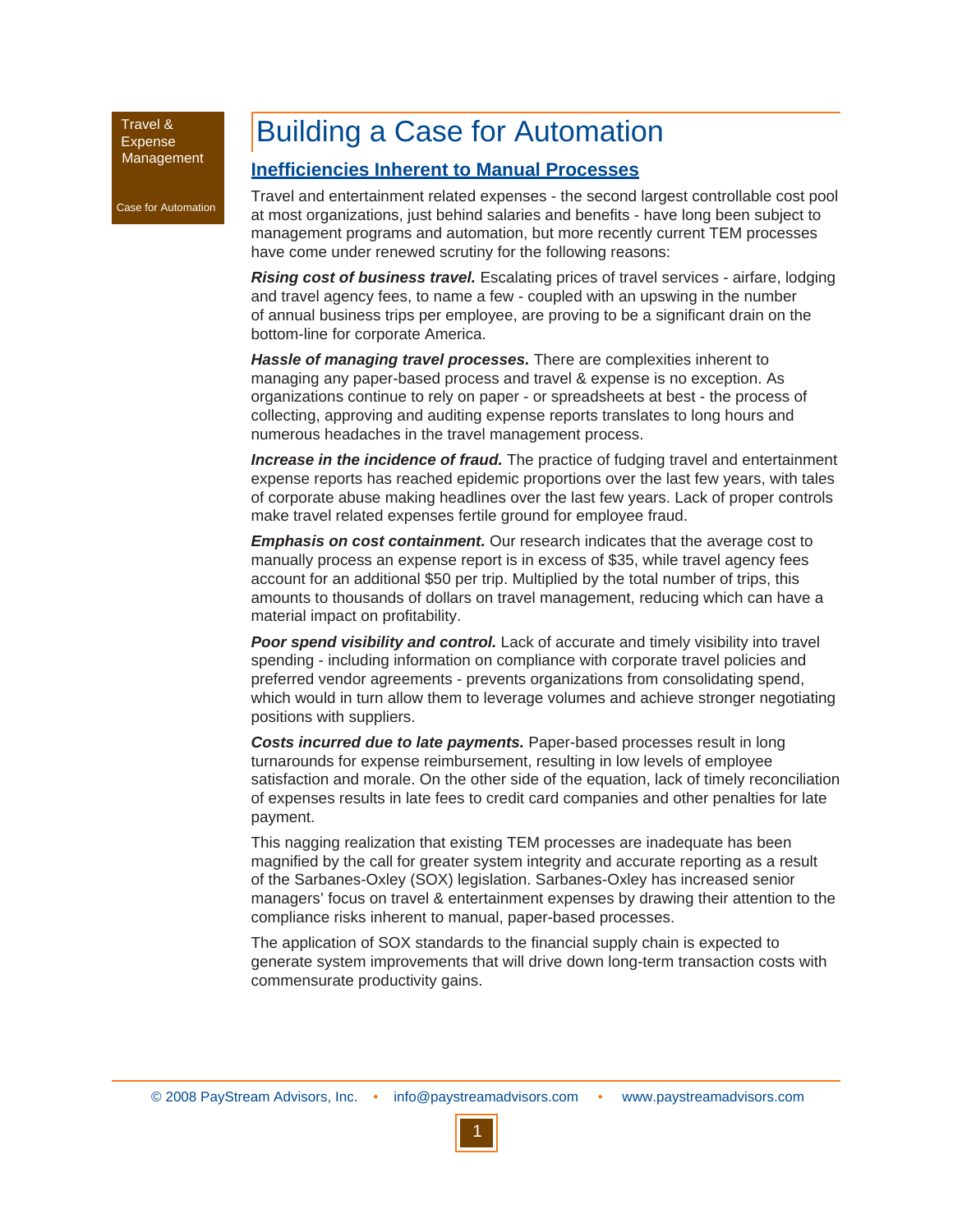Case for Automation

### **Rationale for Expense Management Automation**

Paper is slowly but surely becoming a thing of the past in the TEM world. Gone are the days when employees used to complete a paper form or Excel spreadsheet detailing their expenses, print it out and forward it along with paper receipts to their manager for approval, who would then send it to the accounts payable department to be processed. Keying this information into the company's accounting system, filing the expense report and receipts in a cabinet and issuing a paper check for reimbursement is going away.

Until recently, obstacles to automation included a lack of awareness of the technology, confusion about and reluctance to make initial investments, and the simple fact that current approaches, however slow or costly, still accomplish the goal of reimbursing employees.

However, accounts payable departments are realizing that paper-based processes lead to

- lengthy reimbursement cycles, •
- losses from fraud, •
- inability to comply with regulatory requirements and •
- travel policy non-compliance and poor spend visibility. •

Our research indicates that the typical expense reimbursement process is slow and costly to both travelers and company administrators. The average expense report is handled by four people, takes 27 days for the employee to be reimbursed and costs the company in excess of \$35 to process. It is becoming clear that the challenges associated with these manual reimbursement processes (See Figure 1) far outweigh the costs of automation.

Our research suggests that, to overcome the above challenges of manual processes, accounts payable departments are turning their attention to a set of technologies that PayStream calls Travel Expense Management (TEM).

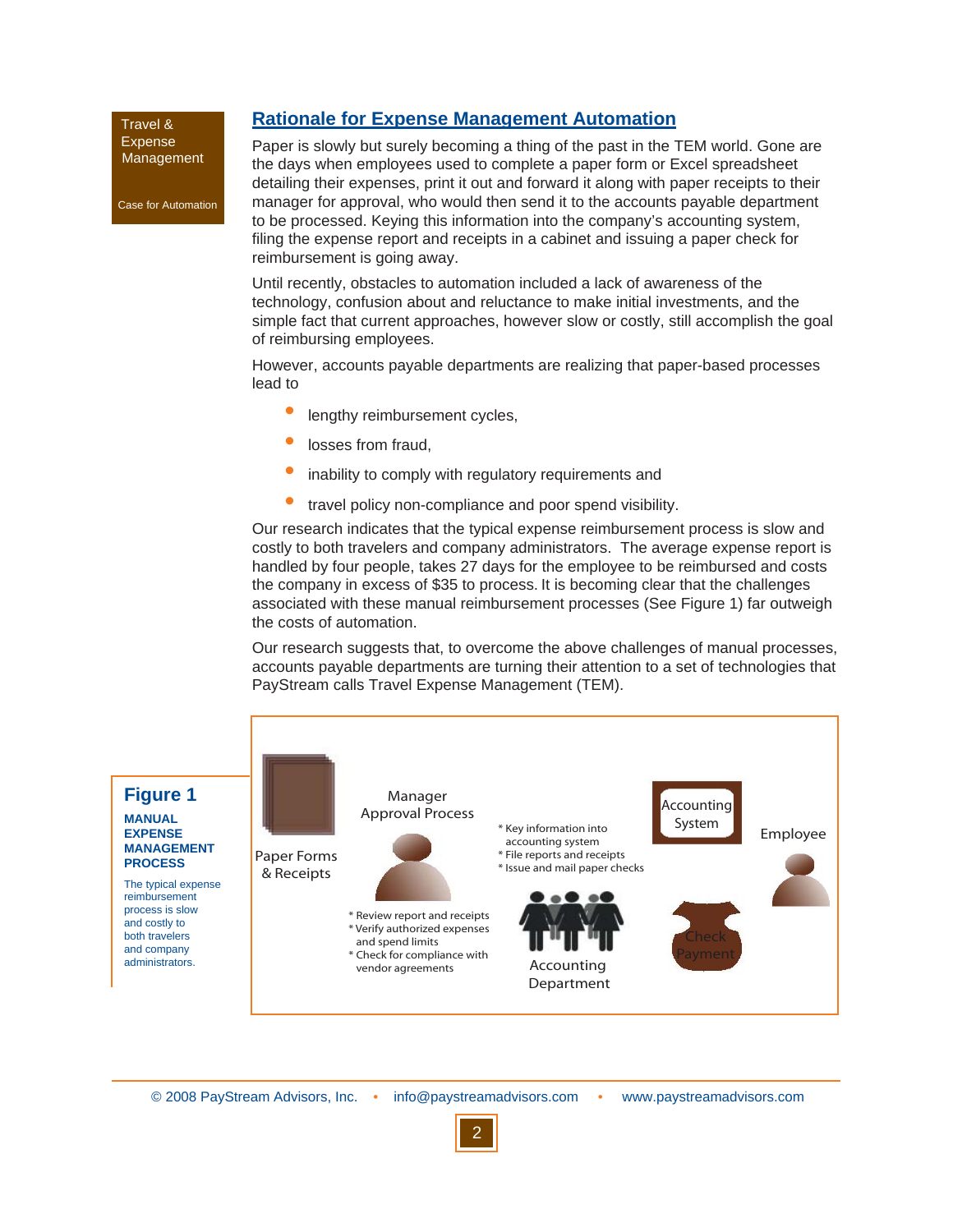TEM Universe

# The TEM Universe

Travel and Expense Management systems streamline the expense reimbursement process while providing mechanisms to control cost proactively through reporting and analytical tools (See Figure 2). TEM solutions can provide a combination of pre-trip authorization, expense reporting and reimbursement and post-trip analysis functionality in order to create an end-to-end solution. The following are the components of a TEM solution:

- **Pre-trip Authorization:** This involves setting business rules prior to the trip, like spending limits per city or per category and specifying preferred vendors to ensure compliance with the company's travel policy and vendor agreements. This feature proactively notifies employees upfront whether an expense or limit is authorized, preventing them from requesting reimbursement for unauthorized expenses after the fact. •
- **Online Booking:** This step enables employees to book the various segments of their trip including flight tickets, hotel reservations and car rentals through an integrated Web-based system. It provides a single source to manage all aspects of a trip and ensures that employees use only preferred suppliers. Some vendors also offer affiliations with Global Delivery Systems (GDS) that provide companies with lower transaction costs compared to using a traditional travel agent. Online booking integration with TEM is a newer, yet growing offering of TEM solutions. •



# **Figure 2 TEM UNIVERSE**

TEM solutions optimize the expense reimbursement cycle by streamlining how organizations manage and approve expense reimbursement and improve their spend management analysis.

© 2008 PayStream Advisors, Inc. • info@paystreamadvisors.com • www.paystreamadvisors.com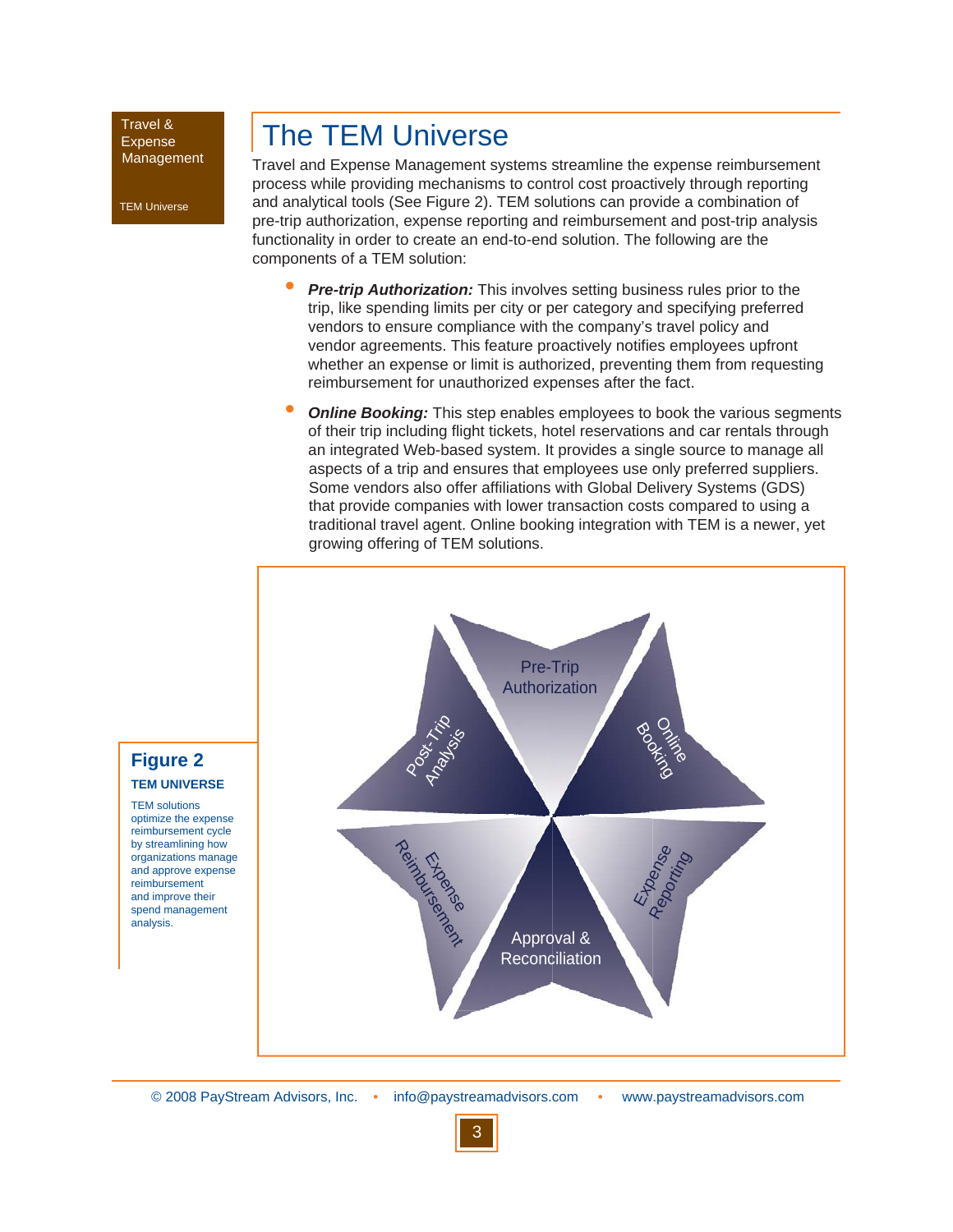TEM Universe

- **Expense Reporting:** Most solutions allow pre-population of expense reports with data from corporate credit card issuers eliminating the need for manual entry of data. Pre-population also reduces the occurrence of errors and fraud. Receipts can be scanned and digitally attached or mailed to accounts payable. Users also have the option to fax receipts with a bar-coded cover sheet. Additionally, employees can allocate expenses to appropriate categories (personal vs. client entertainment for example) and different cost centers. •
- *Approval and Reconciliation:* The TEM solution can be integrated with the existing HR infrastructure to determine where each report should be sent for approval. The workflow functionality enables routing of tasks to managers based on pre-determined rules and access rights and provides email notifications/reminders for pending requests. Intelligent agents and flags guide users to take appropriate actions. Managers have access to current report status and can view reports online to approve or disapprove requests on an individual basis. •
- **Expense Reimbursement:** Direct deposit to employees' bank accounts either through payroll or accounts payable eliminates the time-consuming and inefficient process of preparing and mailing paper checks. Payments are made to employees and credit card companies more quickly resulting in improved employee satisfaction, better card issuer rebates and a reduction of late fees. Records of all payments made are maintained for posting to the general ledger. •
- *Post-trip Analysis:* This stage involves analysis of key metrics and generation of standard and ad-hoc reports. Spending can be analyzed at various levels - employee, department, category etc. - eliminating wasteful expenditure through control measures and regular audits. Data can be aggregated to identify vendors who are getting the bulk of the business to negotiate volume discounts. Overall cost of services can be reduced through these mechanisms. The decision support tools are generally well-developed and give purchasing managers vast amounts of aggregated information about purchasing habits, a very compelling feature of TEM solutions. •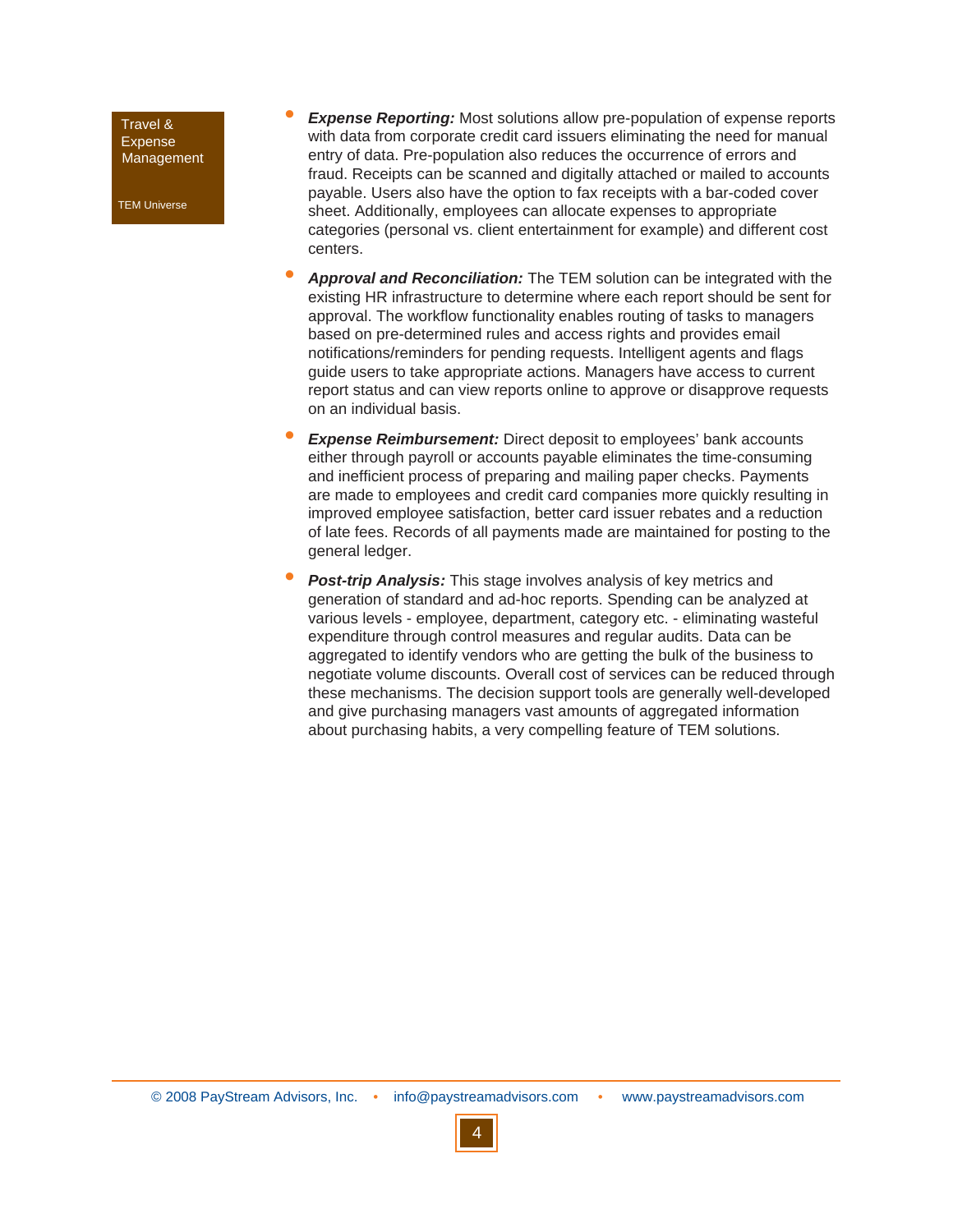Best Practices

# Learn from the Innovators

Our latest research indicates that the difference between a winning travel expense management program and a dud comes down to the ability to execute such programs. Further, the subtleties between a success and a failure are usually based on rather simple principles.

This section endeavors to identify the secrets of successful travel and expense management with a look into the best practices of the innovators. What techniques have they employed to better control their costs? How do they monitor their programs? In short, what are they doing that you could be doing?

- Travel policies should be dynamic, updated and disseminated from one centralized source. When employees know their boundaries and are rewarded through rapid reimbursement of out-of-pocket expenses for compliance, travel policies become part of the corporate culture. Ultimately, adoption of and compliance with travel policies is the best means you have to optimize your TEM process. •
- Integration of corporate card programs with TEM solutions means that spend data is automatically posted to general ledger and accounting systems and reported in formats that create business intelligence from raw data. Further, our research reveals that rebates from using corporate cards are more than the monthly cost of some TEM systems. •
- A wealth of information can be gleaned from TEM systems. Recent advancements in analytical capabilities allow managers to examine spend at various levels; including type of expense, employee, department and region. Savvy managers now use the tools at their fingertips to control spend to their advantage, acquiring volume and bulk discounts from preferred vendors. •
- Most TEM solutions automate the expense management process from expense reporting to reimbursement via the Internet. Electronic payments to employees and vendors represent one of the most important practices a company can employ to drive down the cost of travel-related expenses. •
- Imaging technology hasn't changed much recently, however, outsourcing of the process as well as a preference for "verified original documentation integrated with expense reporting" is growing rapidly. Imaged and verified receipts facilitate SOX process control requirements and IRS receipt archive standards. •
- TEM solutions also deliver the ability to expose patterns of waste and fraud, two areas of growing concern for companies all over the world. Estimates vary, but perhaps as many as one third of expense reports contain erroneous or fraudulent charges. Companies that are ahead of the automation curve are those that are proactively using fraud detection and prevention tools offered by their TEM vendors. •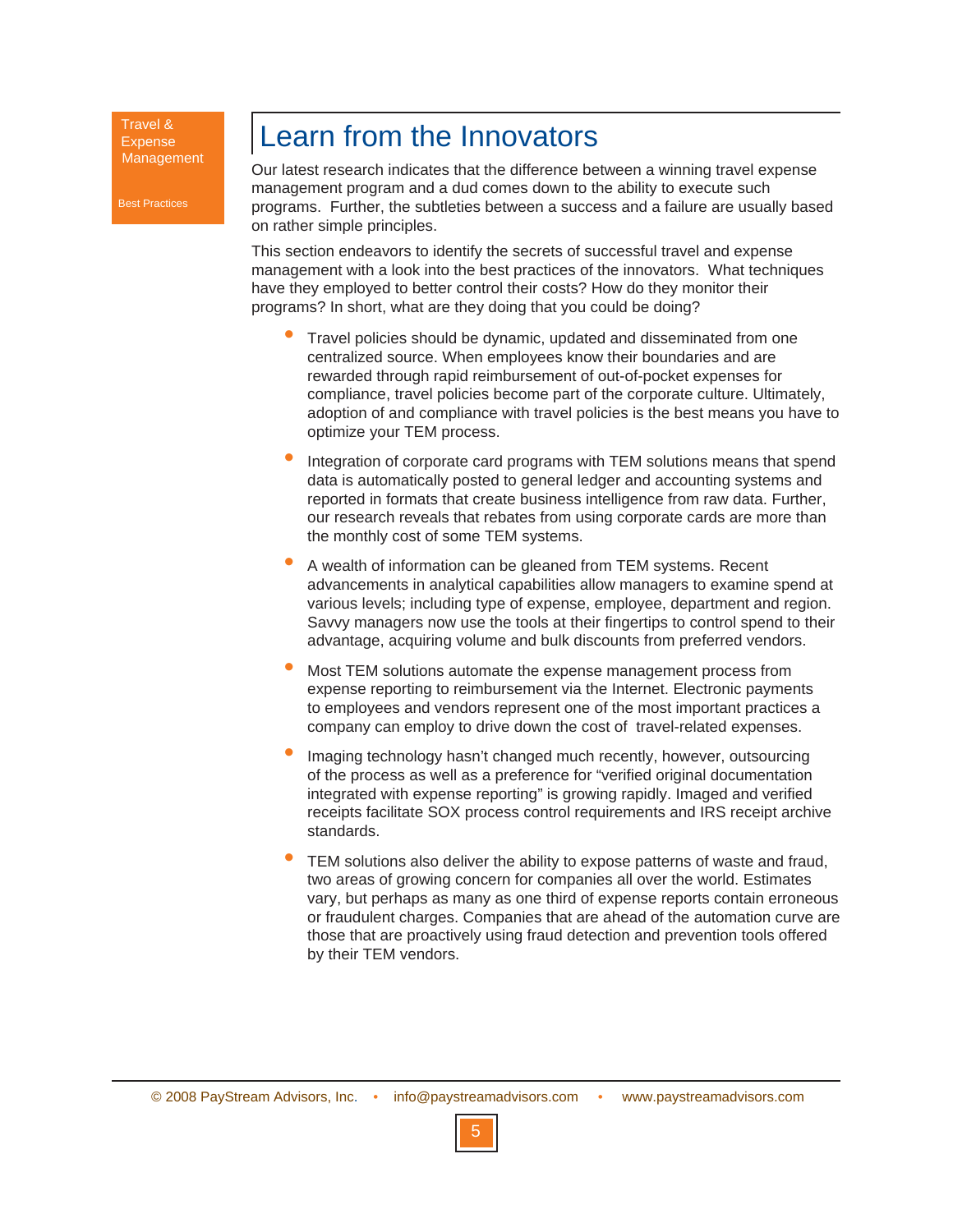TEM Benefits

# Benefits of TEM

Accounts payable departments that utilize a TEM solution experience a wide range of benefits, depending on the type of solution they deploy. In general, they benefit in the following areas:

- *Faster Reimbursement:* Under the traditional expense reporting system, the entire process is paper based translating to a long and painful approval and reimbursement process. Using an automated system, employees can enter their expenses via an online interface and supervisors can approve charges online, resulting in a smoother process and faster reimbursement of expenses. •
- *Employee Satisfaction:* Through corporate card integration, TEM solutions reduce out-of-pocket expenses, decrease manual data entry and accelerate expense reimbursement. TEM solutions also offer Web-based options allowing employees to complete and submit their expense reports whenever and from wherever it is most convenient for them. These factors translate to improved employee satisfaction and worker productivity. •
- *Travel Policy Compliance:* Ensuring travel policy compliance is another way a TEM solution can save a company thousands of dollars a year in needless spending. By integrating a travel booking feature and pre-trip authorization workflow, companies can prevent non-sanctioned travel spending before it happens, rather than address it after the fact. Finally, pre-populated reports, using data from credit card statements, further mitigate the likelihood of errors or fraud in reporting. •
- *Lower Costs:* Our research revealed that automating the TEM function can slash the cost of processing an expense report by 80 percent or more and reduce a company's reimbursement cycle from weeks to a matter of days. Additionally, online review and approval of expense reports frees up accounts payable staff time spent on data entry, enabling them to spend time on more important, strategic tasks. •
- *Spend Visibility & Analytics:* TEM solutions generate a wealth of data that can be mined for spend analysis. Aggregating purchase orders and negotiating preferred vendor agreements and volume discounts can save a large company millions of dollars a year in expenses. Greater spend visibility brings attention to trends while allowing companies to benchmark themselves against peers, making long-range planning much easier for corporate managers. •
- *Regulatory Compliance:* Another major benefit of TEM solutions lies in the functionality they offer in the area of compliance management, enabling organizations to adhere to regulatory requirements and control the costs of compliance initiatives. TEM solutions provide features and tools to ensure proper documentation and testing of controls. Secondly, these solutions promote travel policy compliance and offer organizations the ability to audit all travel spending resulting in better compliance with Sarbanes-Oxley and other regulatory requirements. •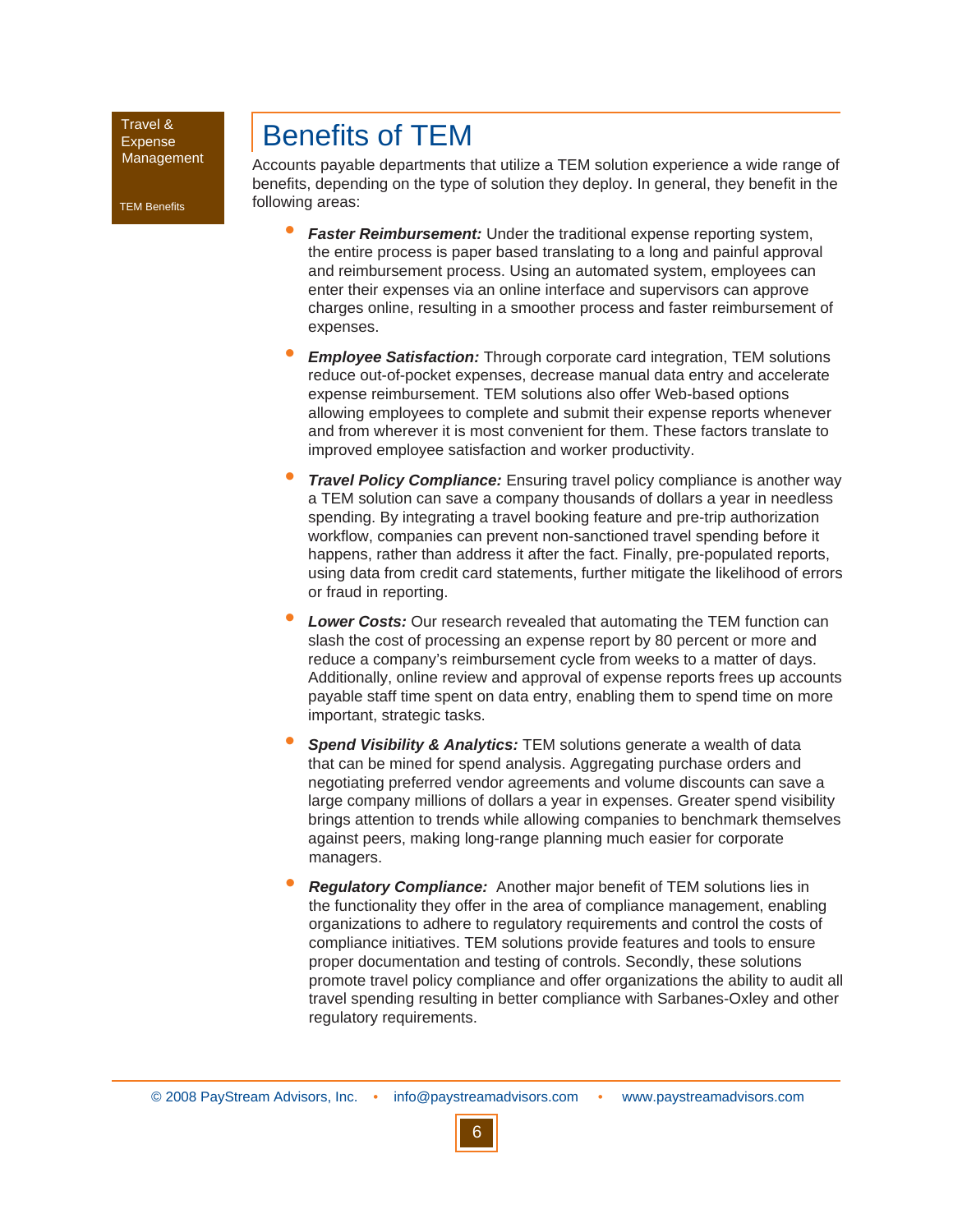Solution Profile

#### **Industries Served**

Accommodation and Food Service Business Services Construction and Real **Estate** Consumer Products Educational Services Energy and Natural **Resources** 

Government and Defense **Healthcare** 

Legal **Manufacturing** 

#### **Key Clients** Deutsche Bank A G

Carlson Hotels Worldwide - Asia **Pacific** 

Mitsui & Co. Europe PLC

Liz Claiborne, Inc. Regal Entertainment **Group** 

**Safeway** 

Whirlpool Corporation Royal Bank of Canada

Sharp Electronics **Corporation** 

# Concur Overview

Concur a global leader in the employee spend management services space has been serving organizations of all sizes since its inception in 1993. Concur is headquartered in Redmond WA, with offices in Eden Prairie, MN, Alexandria, VA, Slough, UK, Frankfurt, Germany, Paris, France, Prague, Czech Republic and Sydney, Australia.

Concur's end-to-end solutions unite online travel booking with automated expense reporting, streamline meeting management and optimize the process of managing vendor payments, employee check requests and direct reimbursements. Concur's clients rely on its solutions to help them control spend before it occurs, while eliminating paper from the source and optimizing supplier relations.

In January, 2006, Concur acquired Outtask, Inc, makers of the Cliqbook travel booking tool. Concur acquired Gelco Information Network, Inc., the owner of Gelco Expense Management in October, 2007. Concur works with a wide variety of organizations that re-sell or co-sell its services, including American Express, ADP, US Bank, Bank of America, Citi, and BCD Travel.

Concur has over 8,000 clients and the profile of its clients runs the gamut, from Finance and Insurance small organizations of less than 100 employees all the way up to some of the largest companies in the world. Concur processes over 24 million transactions worth more than \$35 billion on an annual basis.

### **Concur Travel & Expense**

Concur's on-demand TEM service, Concur® Travel & Expense, delivers end-toend functionality from pre-trip approval to post-trip analysis. The modular nature of the solution allows clients to implement specific functionality based on their needs. Concur's service integrates seamlessly with every back-office system, from enterprise-wide ERP systems to smaller and even home-grown back-office processes. The company is constantly innovating and adding new features and functionality to its service, all of which are delivered automatically via monthly service updates, requiring no upgrades or newer versions to be installed.

#### *Pre-Trip Approval*

Concur's pre-trip authorization capabilities are robust. The system is flexible, so it can be configured to determine which trips needs prior authorization based on amount, individual, travel destination, travel type and other such parameters. Once the pretip estimate has been created, it will be routed for approval to a manager similar to a post-trip expense report. At any given time, users have the ability to view the status of the transaction and a visual representation of the workflow.

Concur provides comprehensive access to alternative content and enables travelers to see and book air and rail side-by-side. Concur also supports multiple carbon calculation models and displays estimated carbon emissions for each travel choice during booking process. Concur also provides companies with the data to report on emissions after travel.

#### *Online Booking Integration*

Online travel booking is integrated directly into Concur Travel & Expense solution. The service connects to all major GDS as well as directly with thousands of suppliers and facilitates the booking of travel without the aid of an agent. The system allows travelers to make reservations for flights, rail, hotels, car rentals, shuttles, meals etc. through an online interface, while ensuring that these transactions are

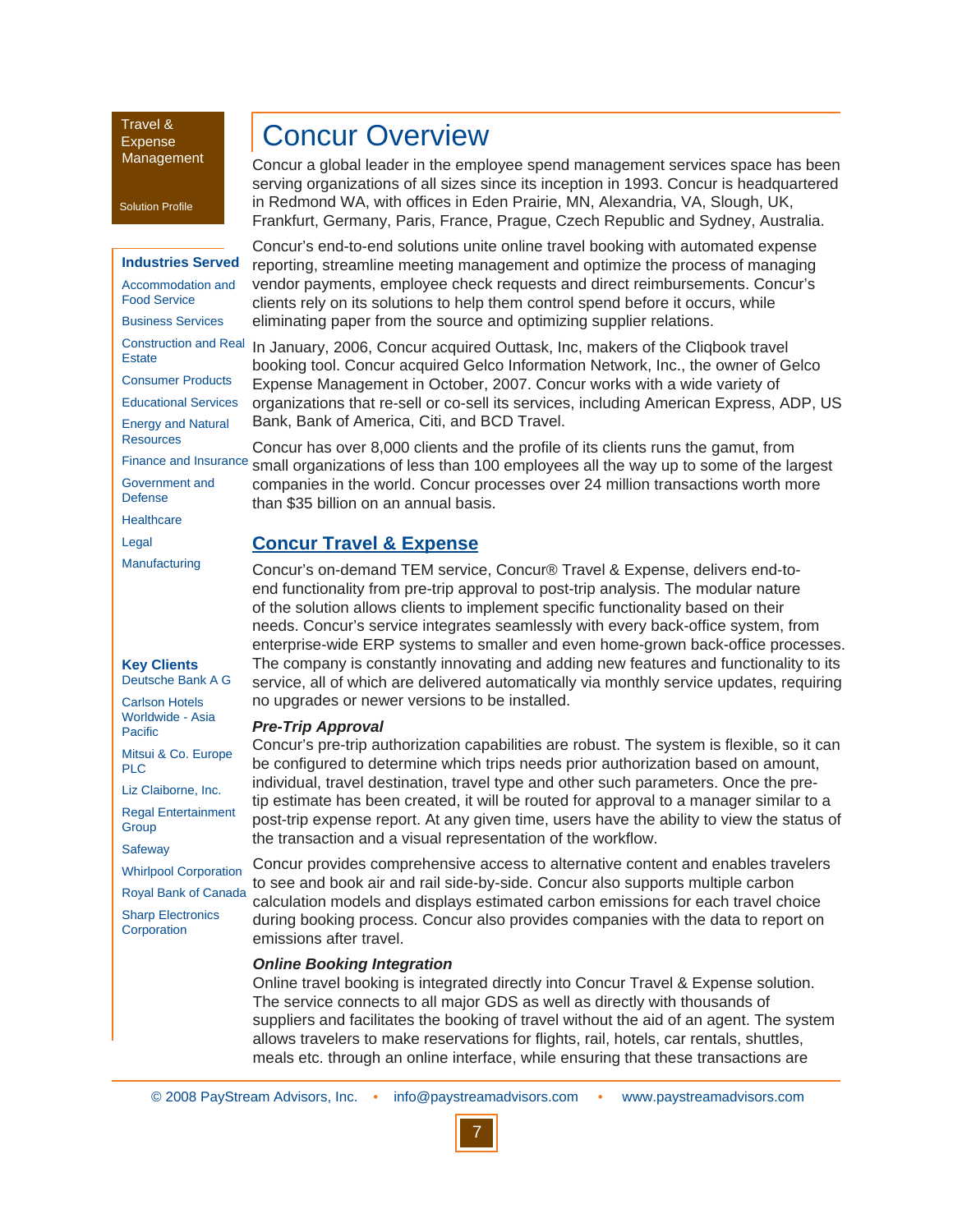Solution Profile

#### **Awards**

Business Week Magazine: 100 Hot Growth Companies

Business 2.0 Magazine: 100 Fastest-Growing Tech Companies

Fortune Magazine: Global Outsourcing 100

Business Travel World Awards - Expense Management Service of the Year

IDC – Top Ten Worldwide Software On-Demand Vendors not violating corporate travel policies. In addition to helping the user comply with policies, the service also delivers a customized experience to each business traveler – "remembering" frequent itineraries, seat preferences and more – based on profile data collected by the system.

#### *Report Submission*

Expense report submission is made simple through the integration of credit card data, exclusive e-receipts from hotels and other suppliers and pre-population of data from travel booking and pre-trip records. Further, optimizing the process is the fact that Concur captures itinerary data from the travel booking and reconciles that with both captured corporate card data and e-receipts captured directly from travel providers. When all three of these sources of data match and are within corporate policy, the result is a Smart Expense™ which requires no additional approval or audit.

Line items in an expense report that are in violation of corporate travel policy are flagged for users' attention. Warning or soft exceptions are displayed using yellow icons and allow user to submit the expense report with a justification. Red icons denote hard exceptions, which will prevent the user from submitting the report. The system can also be configured to determine which expenses need receipts. Concur provides all clients with both fax imaging and scan-and-attach imaging capabilities for accepting paper receipts. The offline version of the solution allows users to create and store expense reports from anywhere at any time and then submit them when connected to the Internet.

An interesting feature of the solution is the Travel Arranger role, which allows administrators to make reservations for managers or to complete group bookings. The Travel Arranger view can also track where travelers geographically are at any time.

#### *Approval Workflow*

We were really impressed with the workflow functionality of the solution. All workflow and exceptions are handled automatically by the service, based on the policies put in place by the organization. The service is easily configured and integrates into all HR infrastructures, ensuring that the most up-to-date employee information is in place. The system also supports delegation of authority allowing users and managers to define what the delegate can do and restricting delegation to only those users who have the required access rights and authority.

Managers can configure how and when they would like to receive expense reports for submission and then easily approve them online. The system is intelligent enough to automatically assign most expenses to the appropriate category, and for those requiring additional attention, intuitive enough to help guide employees through the process of accurately allocating those expenses. Expense allocation can also be split by percentage or dollar for each line item.

#### *Expense Reimbursement*

Concur enables organizations to directly reimburse employees via direct deposit or payroll. The company can pay the card issuer as well. All of this data is captured and maintained within the system for use throughout the organization. The solution also delivers robust capabilities for VAT reclamation, where required by the client.

#### *Reporting & Analysis*

Concur Travel & Expense provides solid on-demand data analysis capabilities that enable managers to drill down into all expense data and get a 360 degree view of employee spend. Powered by Cognos reporting technology, Concur's analytics capabilities enable clients to report on, compare and analyze booked itineraries,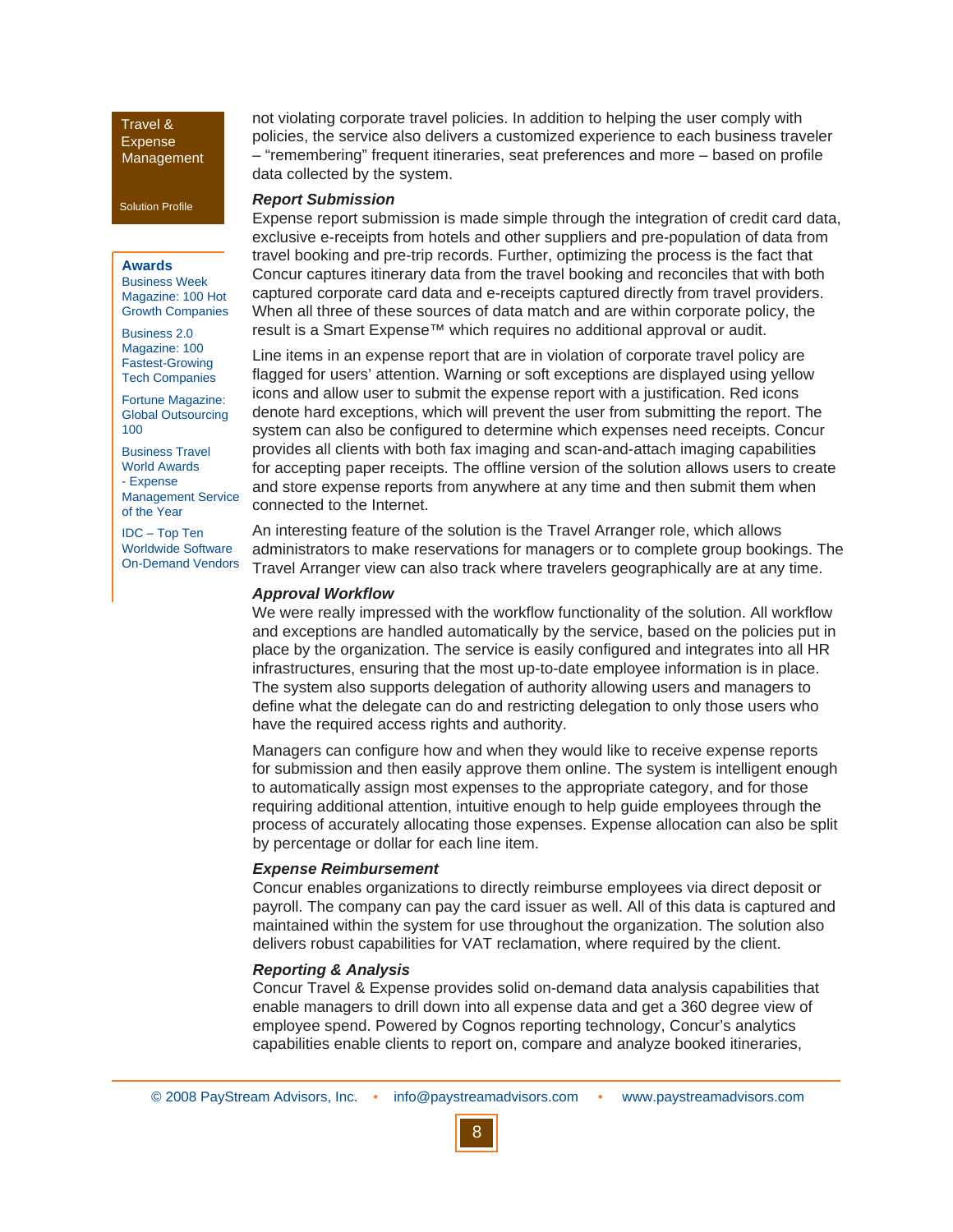Solution Profile

corporate card spend, supplier e-receipts, cash expenses and supplier contracted rates – all through the same seamless on-demand service accessing one integrated and comprehensive source of corporate travel spend data.

Spend data can be captured and aggregated to provide valuable insight into supplier activity. In addition, to the standard reports that come bundled with the solution, users can create and share custom reports throughout the organization. Further, advanced attendee tracking and reporting functionality captures and provides access to data needed to produce reports in accordance with federal compliance guidelines and individual state laws. Companies in industries where these regulations are critical can now have complete visibility into sales and marketing dollars spent on fueling company growth.

#### *Implementation & Pricing*

Implementation of the Concur TEM solution can be completed in phases with major activities including project team preparation, requirements and analysis, configuration review and validation, readiness and deployment and transition. Implementation timelines vary by customer and scenario, with an average timeframe of around eight weeks. Factors that impact the length of implementation are customer size, customer requirements, and add-on features such as ERP bridge programs, custom workflows, and single-sign-on. Concur clients pay a nominal implementation fee, and an ongoing monthly subscription based on transactions processed. Price ranges vary based on the specific needs of the client and number of transactions.

### **Outlook**

Concur has long been a leader in the TEM space and since it entered the market in 1993 it has been a constant innovator, consistently adding new features and functionality to its already robust solution suite. The company has achieved significant penetration throughout a wide range of industries, representing both middle market and large enterprise customers. Already a strong contender with multi-national companies, Concur's completely Web-based Software-as-a-Service (SaaS) model has enabled it to make significant inroads with mid-size and small companies as well.

Concur's acquisition of Outtask and Gelco Expense Management have enabled it to strengthen its already comprehensive TEM solution with online booking and improved expense report audit and payment capabilities. We believe that Concur's on-demand service and price per transaction coupled with strong solution functionality, should be attractive to any organization – big or small – in the market for a cutting-edge travel and expense management solution.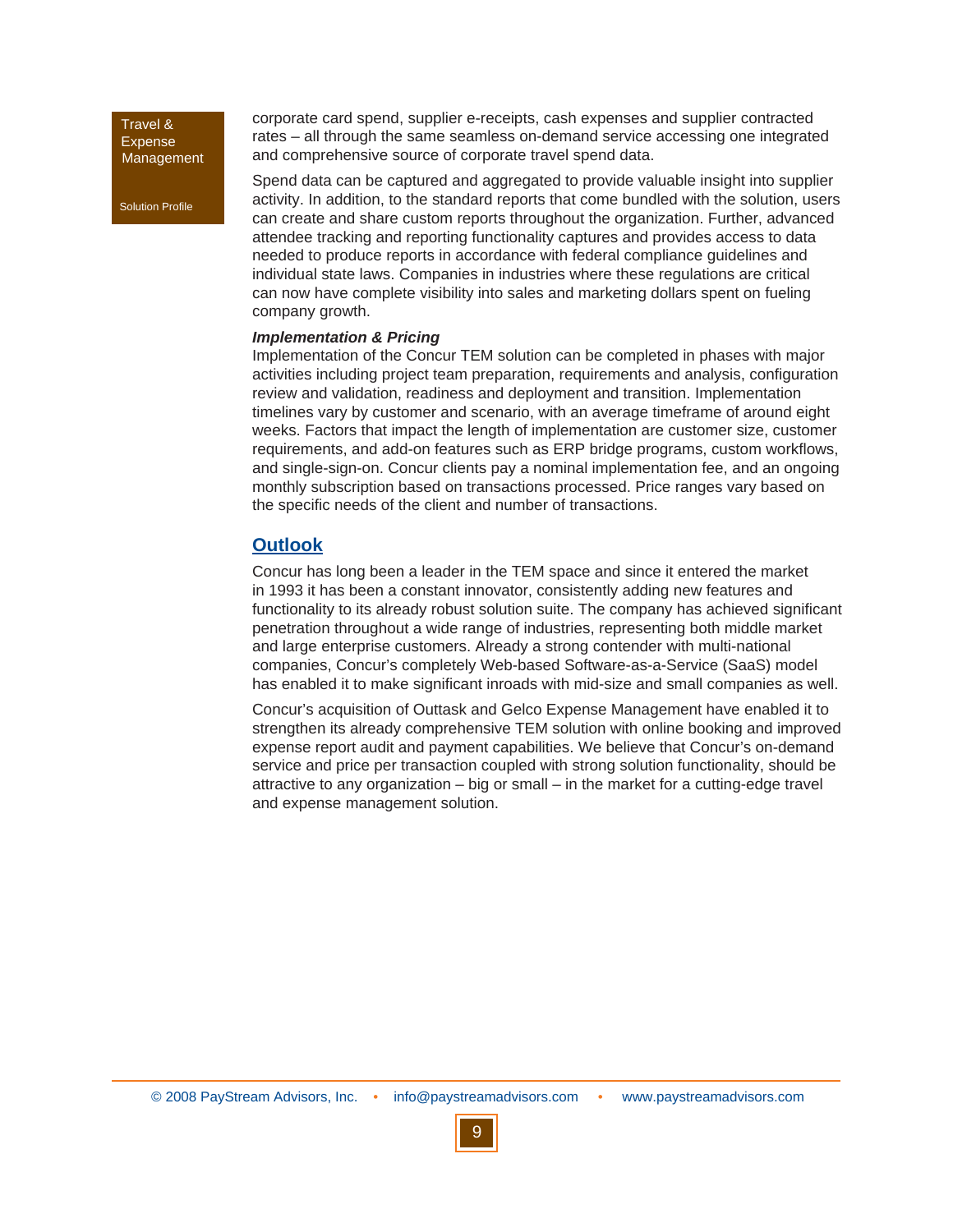Case Study

# Concur Case Study

# **Financial Company Combines Travel and Expense with Concur**

A prominent financial company, ranked among America's 'Most Admired Companies' in its industry category by Fortune Magazine, was struggling with a manual, paperbased expense reporting solution.

#### *Chalenges with the Current State*

The manual process presented a number of challenges including:

- The travel and expense management process was neither integrated nor intuitive and user friendly; •
- The time consuming process to complete an expense report led to low employee adoption; •
- Lack of automation and the use of travel agents resulted in high travel booking fees. •

#### *Solution of Choice*

In 2007, the company made a change to Concur's automated expense reporting solution. Also unhappy with its travel booking tool, the company switched to Concur's on-demand travel booking solution. The solution is easy to use and intuitive, with the ability to control employee spend from the time travel is procured all the way through to payment and reporting – by driving compliance and enforcing policies.

With Concur Travel & Expense, data is captured during the booking process and throughout the business trip, with booked and actual data flowing directly into the expense reporting process – along with e-receipts from participating suppliers. This has enabled the company to increase employee adoption and provided more visibility into employee spend.

"Travelers want to work on their expense report while they're traveling," the Vice President of Travel Services said. "We have found with Concur, travelers typically have 80 percent or more of their expense report done before they return home from travel and that is a huge satisfier for our road warriors."

#### *Increased Policy Compliance*

Despite having a non-mandated travel booking policy, the company watched its travel booking adoption rate double within six months of implementing Concur Travel & Expense. In the company's mind, the greatest benefit it has seen with Concur Travel & Expense is the reduction of receipts required to complete the expense reporting process. Because Concur captures e-receipts directly from travel providers, the amount of data entry required on the employee side is minimized. The power of Concur e-receipts, combined with a newly written corporate travel policy, has significantly changed the way travelers file their expense reports. In fact, the only paper receipts employees now need to include in their expense reports are those required by the IRS.

Not only has Concur Travel & Expense made the entire travel booking and expense reporting process easier for employees, it has also increased employee spend visibility and compliance within the organization. Preferred supplier compliance has increased 15-20 percent since implementing Concur Travel & Expense. This has not only saved the organization money, it has strengthened the company's program and improved relationships with suppliers.

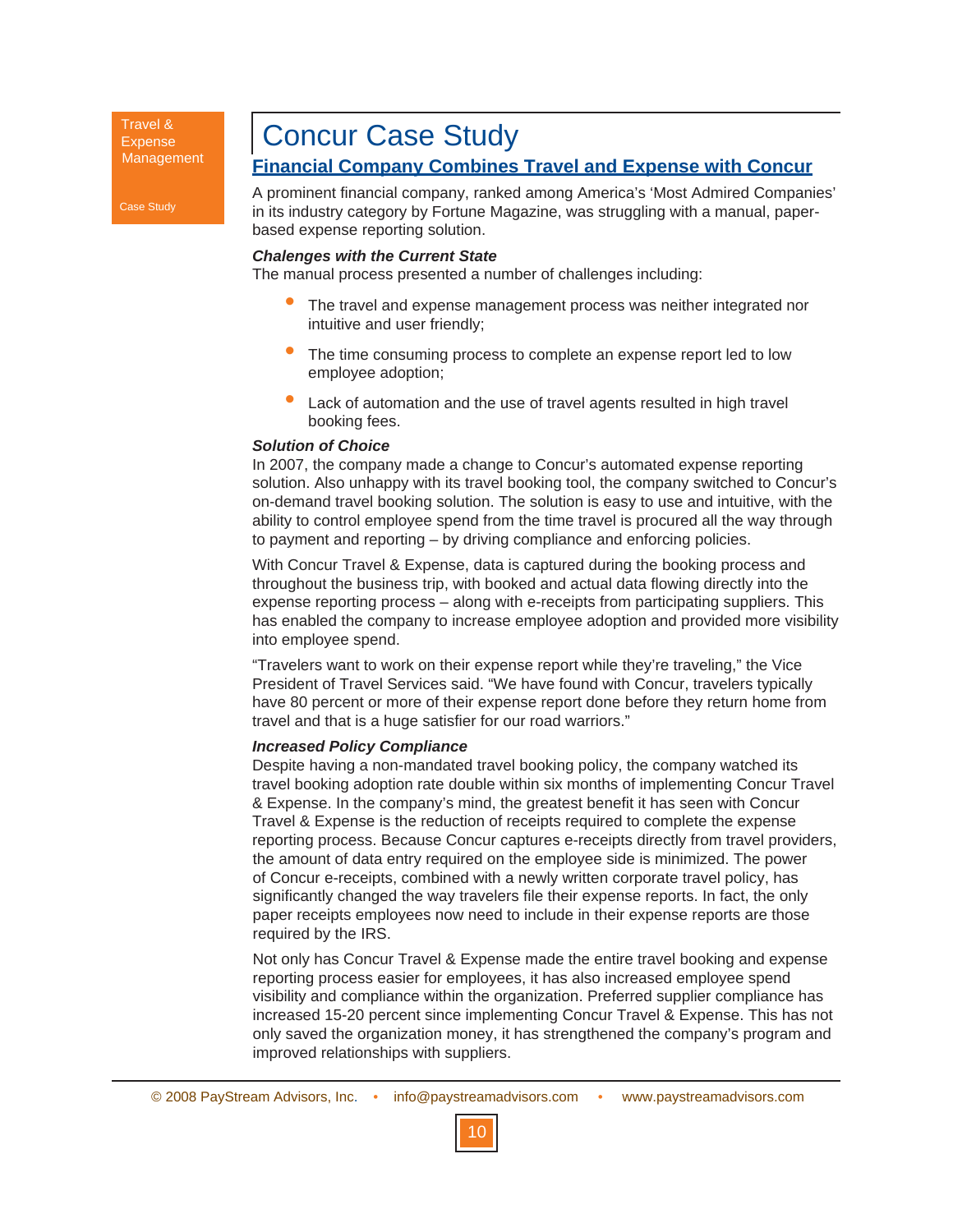#### Solution Profile

### **Industries Served** Business Services Financial services

Food and beverage Law firms

- Manufacturing
- Media and
- entertainment
- **Pharmaceuticals**
- Retail/hospitality

**Transportation** 

**Key Clients** BB&T Financial **Corporation** 

Mitsui USA

Hitachi Global Storage Technologies, Inc.

Loomis Sayles & Company, L.P.

American Electric Power

# CyberShift Overview

CyberShift offers Workforce and Expense Management solutions that enable its clients to dramatically enhance their ability to proactively manage and control the two largest variable costs for most businesses: people and employee expenses. Founded in 1996 and headquartered in Parsippany, New Jersey, the privately-held company is backed by several well-established venture capital firms.

CyberShift's Canadian headquarters is located in Toronto, Canada. CyberShift's extensive expertise in this space allows it to offer advanced technology, multi-faceted functionality and flexible deployment options, delivering its Web-based products in either a Software-as-a-Service or traditional license fee model, to best meet the business needs of its clients.

CyberShift has more than 300 enterprise clients and its typical client demographic is Fortune 2000 and Fortune 5000 mid market to enterprise companies processing more than 500 expense reports monthly. Its largest client has over 250,000 users accessing the system.

Through its Partner Program, CyberShift has established a network of strategic business relationships with other industry leaders in the workforce and expense management fields. A sample of the company's expense management business partners include: ImageTag, Meridian, InterplX Technologies, Rearden Commerce, and TRX.

### **Necho Expense**

CyberShift acquired Necho Systems in 2005. CyberShift's solution, Necho Expense, offers end-to-end, configurable functionality that allows organizations to automate the entire expense management process. Going beyond just travel and entertainment, this solution can process all employee business expenses including fleet, cell phone, p-card and more.

The flexible deployment options offered – SaaS and in-house deployment – appeal to a wider customer base. In the On Demand environment, each client has its own instance of the application and database; there is no co-mingling of data, ensuring complete security and data integrity. Necho integrates seamlessly with back-end ERP and other systems through Standard Adaptors for importing and exporting data.

#### *Pre-Trip Approval*

Necho Expense offers a complete pre-trip authorization module. We liked the fact that the pre-trip functionality utilizes the same policy engine as an actual expense report, so users are notified in advance of any potential spending or policy violations. The pre-trip document can be routed through the same workflow as an expense report or a unique workflow can be configured. At the time of expense report submission, users can attach the approved pre-trip document for management review. Optionally the solution can be configured so that if the approved expenses are less than or equal to the actual expenses, no additional workflow is required.

### *Online Booking Integration*

CyberShift partners with leading online booking tool solution providers to provide clients with a best of breed approach and solution set. Necho Expense can be integrated with a travel portal to provide clients and their users with a single launch point for both travel booking and expense reporting. CyberShift's approach to the integration of travel booking and expense data is to provide clients access to the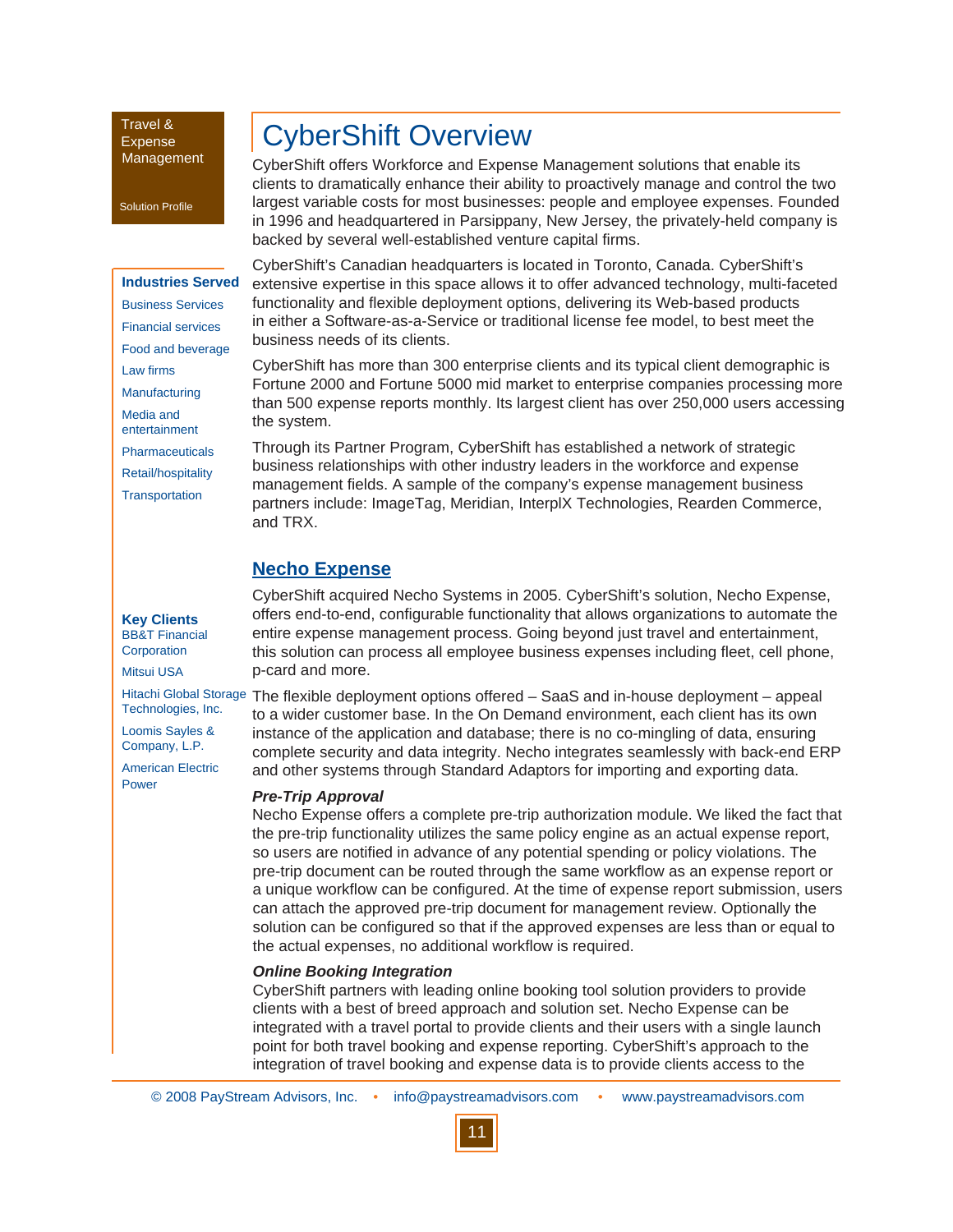Solution Profile

#### **Awards**

Gold Mobile Star Award™ from MobileVillage®, 2007

START-IT magazine's Top 125 Manufacturing **Technology** Providers

START-IT magazine's Hottest Companies of 2007 and 2008;

- START-IT
- magazine's 2007 Power of **Partnerships** Award with InterplX Technologies and 2008 POP Award with Accu-Time **Systems**

2006 Lotus Advisor's Editors' Choice Award

NJ Technology Council Software Company of the Year

consolidated data from travel booking and expense. The booked transaction data is automatically matched with actual expense data based on a number of key parameters and algorithms. This seamless integration of booking and expense data into one consolidated repository provides clients with detailed reporting and analytics.

#### *Report Submission*

Necho Expense can integrate charge card transactions from multiple cards and providers making it easy for clients to use different providers for T&E and purchasing card transactions. Necho Expense can integrate with multiple card providers and is unique in that it fully supports Level III and enhanced hotel folio data available from certain corporate card programs including Visa and MasterCard.

Expense reports can be created easily either online or offline by users. Necho Expense Offline is a version of Necho Expense designed to allow travelers to create expense reports comprised of both credit card and out-of-pocket transactions on the go and submit them once an Internet connection is established. The receipt imaging process is simple. Employees can fax supporting documentation with a bar-coded cover sheet, which links the images to specific expense reports. Receipts can also be submitted via scan to email devices such as digital photocopiers or scanned and uploaded electronically.

Two features we really liked in the solution are the support for VAT reclamation and mobile users. If any line items are subject to VAT, the system prompts the user that original VAT receipts are required in addition to imaged receipts. Necho Expense also has an application specifically designed to accommodate mobile workers. Necho Expense Mobile Edition is not just a scaled-down Web version, but a purpose-built solution specifically for mobile users and is available on mobile devices such as the BlackBerry smartphone. The expense allocation and travel policy enforcement features of the solution are solid

#### *Approval Workflow*

Necho Expense provides tremendous flexibility in approval workflow. Workflow can be based on organizational hierarchy, business rules, project selected, cost element selected, dollar thresholds, spending guidelines, location and region of spend, expense types, etc. Specific approval rules can be applied to all or parts of the organization, based on configuration and there is no limit on the number of approvers in a given approval chain.

Necho Expense can be integrated with an organization's HR or organization structure systems to pull existing reporting and approval workflow into the system. Documents and items can be routed in parallel versus sequentially from approver to approver if being applied to multiple approval chains. All of the configuration for the approval workflow is setup and maintained within the administration module of Necho Expense.

#### *Expense Reimbursement*

The expense reimbursement options offered by Necho Expense are flexible and can be chosen by the employees. The following reimbursement methods are supported – direct deposit, payroll, AP check and outsourced payment. Corporate card transactions can also be paid through the system.

Necho Expense provides a standard notification to the user on export of expense data for posting and reimbursement, which can be customized to reflect the organization's payment policies. For example, employees can be informed that checks will be issued every Thursday, expenses will be included in the end of month payroll, direct deposit will occur three days from this email, etc.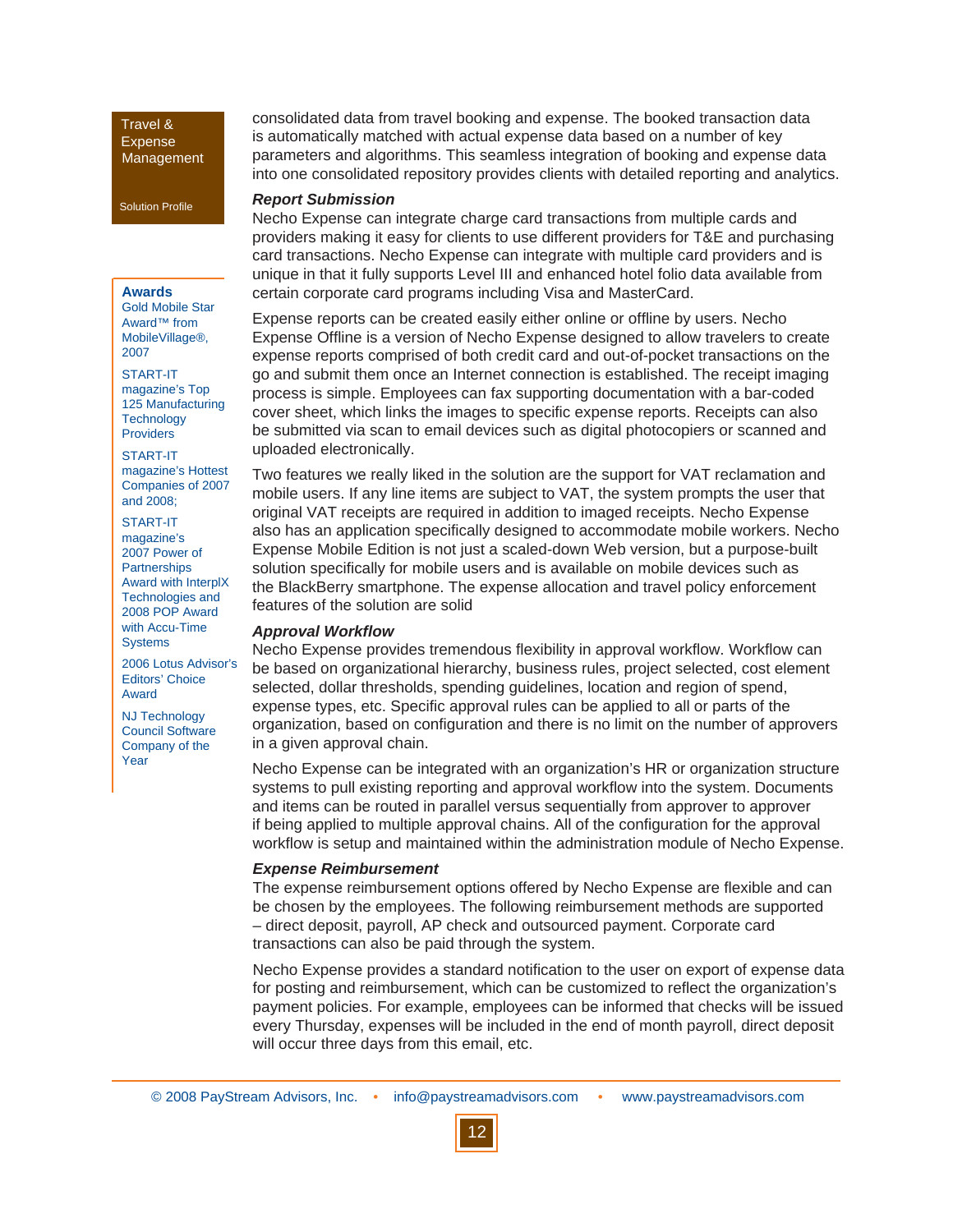Solution Profile

#### *Reporting & Analysis*

We were really impressed with the reporting capabilities of the solution. Necho Expense offers clients two reporting options. The first is a series of Crystal reports designed to be used and augmented by customers. The second option is the ability to do multidimensional OLAP (online analytical processing) reporting i.e. the ability to slice and dice data in a drag and drop environment, out-of-the-box. The solution comes bundled with a number of standard reports and custom reports can be created, but there are some limitations on custom report creation for the hosted model.

#### *Implementation & Pricing*

The typical duration of an implementation of Necho Expense is between 60 and 120 days to initial production status, depending on scope and complexity from kick-off to rollout to end-users. The main factors that affect the length of the implementation include organizational structure, number and location of users, complexity of business rules and policies, number of acquisitions and unique business units, size and skill set of the client project team and executive level priority and support. CyberShift offers flexibility in pricing. This can include a traditional software license with annual maintenance to transaction pricing based on a per expense report basis.

### **Outlook**

CyberShift has been delivering expense and workforce management solutions for over a decade now and has established a strong position for itself in this market. The acquisition of Necho Systems in 2005 has enabled CyberShift to further enhance its solution functionality and strengthen its presence in the market.

Not resting on its laurels, the company is constantly innovating and adding new functionality to its expense management solution. In July 2008, CyberShift announced the availability of expense report approval functionality for its Necho Expense™ Mobile Edition. The mobile solution, which enables Necho Expense users to conveniently create an expense report, now also allows busy managers to review and approve expense reports directly from their handheld device such as a BlackBerry® smartphone.

Whether an organization is looking for a robust TEM solution or a more comprehensive offering that automates its entire expenses, CyberShift has something to offer.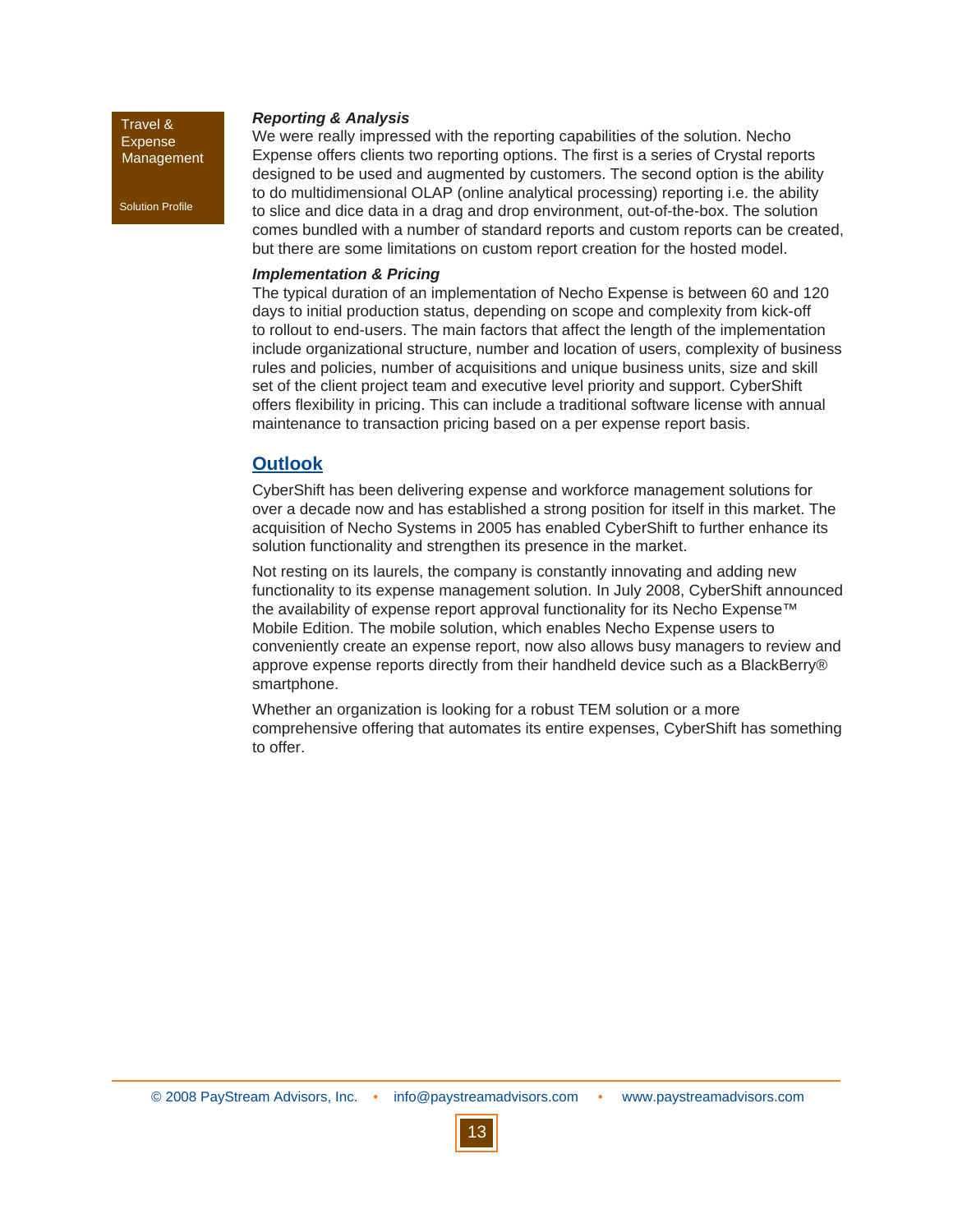Case Study

# CyberShift Case Study

### **BB&T Achieves Enhanced Spend Visibility with Necho Expense**

BB&T Financial Corporation is the 14th largest financial holding company in the United States. Headquartered in Winston-Salem, North Carolina, BB&T supports 1,500 financial centers and 29,000 employees and at least half of the company's employees are involved in some type of business travel. The company's accounts payable (AP) department is located in Whiteville, North Carolina with 36 employees, eight of whom are dedicated to managing employee expense reports. In 2007, the AP department processed approximately 198,000 expense reports, 75,000 of which were credit card-related and the rest were cash-related.

#### *Manual T&E Process*

Prior to automating the T&E process, BB&T's expense report submission, approval and reimbursement process was completely manual and paper-based. For cash expenses, BB&T employees used an Excel file to complete their expense reports, to which they attached paper receipts to the printed copies of the expense reports and forwarded these documents to their managers via inter-office mail. Managers sent the documents to accounts payable after approval, where AP staff checked the reports and receipts manually and entered the information in the accounting system.

Designated travelers had Visa cards and would receive monthly statements. For expenses charged to the cards, employees would fill in expense reports, attach the statements and receipts and forward these for approval. While card expenses were submitted monthly, cash expenses could be submitted at any time. Some employees sent the expenses separately while others sent both card and cash expenses together on the same expense report. BB&T paid the card expense directly and cash expenses were reimbursed to employees.

#### *Challenges with Current State*

The manual process presented a number of challenges – missing expense reports and receipts that got lost between the employees and the AP department, time wasted chasing pieces of paper and inaccurate data entry. The biggest issue was the inability to report to management on spend and the enforcement of travel policy. Automation came on the radar for three reasons: to gain better ability to enforce policy, to remove paper from the equation and to acquire the ability to report to management by different criteria.

BB&T spent between eight and ten months researching vendors using comprehensive evaluation criteria. BB&T was looking for a Web-based, user friendly system that could handle the credit card import process. The company also looked at how the functionality met its needs and the associated cost, what support would be provided to production issues and the available training and documentation for each solution. BB&T also conducted client reference interviews to understand how existing clients of the vendors under consideration were using the systems.

#### *Solution Selection*

After careful evaluation, BB&T chose CyberShift's Necho Expense™ as it met all the company's needs. In April 2006, a three-month pilot program was launched including areas that did the most travel – sales training, branch regional staff and insurance services. Key people from the different divisions who would be heavy users of the system were asked to participate. The solution then went 'live' in July 2006.

Travelers now use the Web-based Necho Expense application to submit their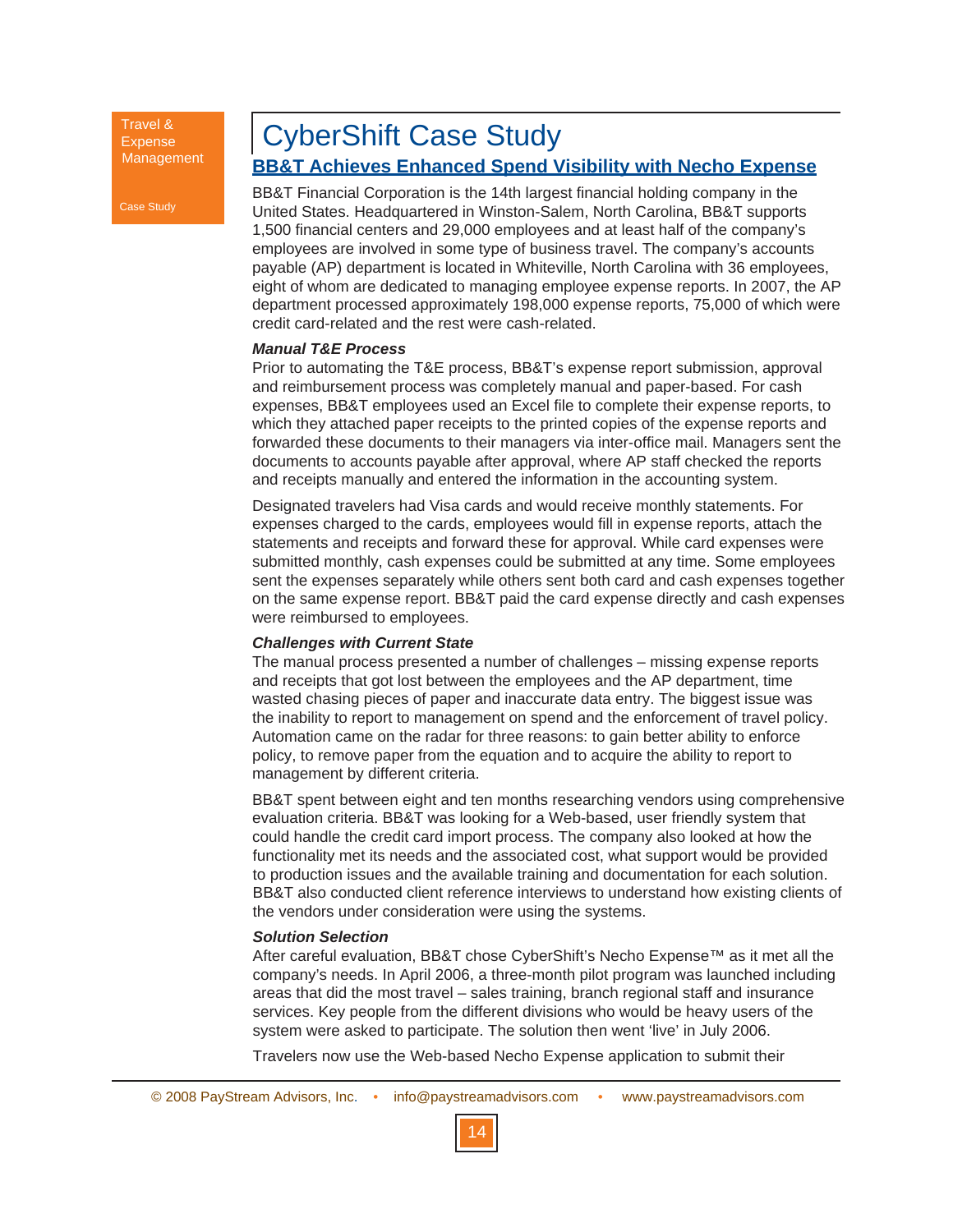Case Study

expenses. Cash expenses can be input at any time. When expenses are incurred using credit cards, BB&T receives electronic data in the form of imports from the credit card providers twice a month to reconcile expenses. Additionally BB&T employees automatically receive email reminders that they have pending expenses. Once the expense reports have been completed, users print a bar-coded cover sheet and fax or scan the receipts along with the cover sheet into a central processing center, where receipts are imaged into a FileNet system. The fax transmittal connects the receipts to the reports via a reconciliation process.

The approval hierarchies are imported into the system by leveraging an internal database of employees. Once expense reports have been submitted electronically, the system determines who needs to approve them and forwards them appropriately. Managers get emails notifying them that they have expense reports that they need to approve. After manager approval, the expense reports are routed for approval from the AP staff who will make sure that the proper receipts are attached and properly documented for IRS purposes. The file is then uploaded into the AP system and employees are reimbursed by direct deposit or check.

#### *Automation Benefits*

The benefits of automation have been numerous:

- Enhanced reporting has been one of the biggest benefits. BB&T is now able to breakdown spend by a number of parameters. •
- The other major benefit is policy compliance. The travel policy is so seamlessly integrated into the system that users are alerted at the time of expense report submission itself if certain line items violate policy, instead of after the fact. •
- The entire process has become more efficient with the removal of paper; no more missing reports and no more tracking paper. This has enabled BB&T to take on a higher volume of expense reports without having to hire additional staff. •
- Finally, expense report submission has become easier for employees. The credit card transactions are automatically imported relieving employees from the task of manually balancing statements. They can also track the status of each report at any given time. •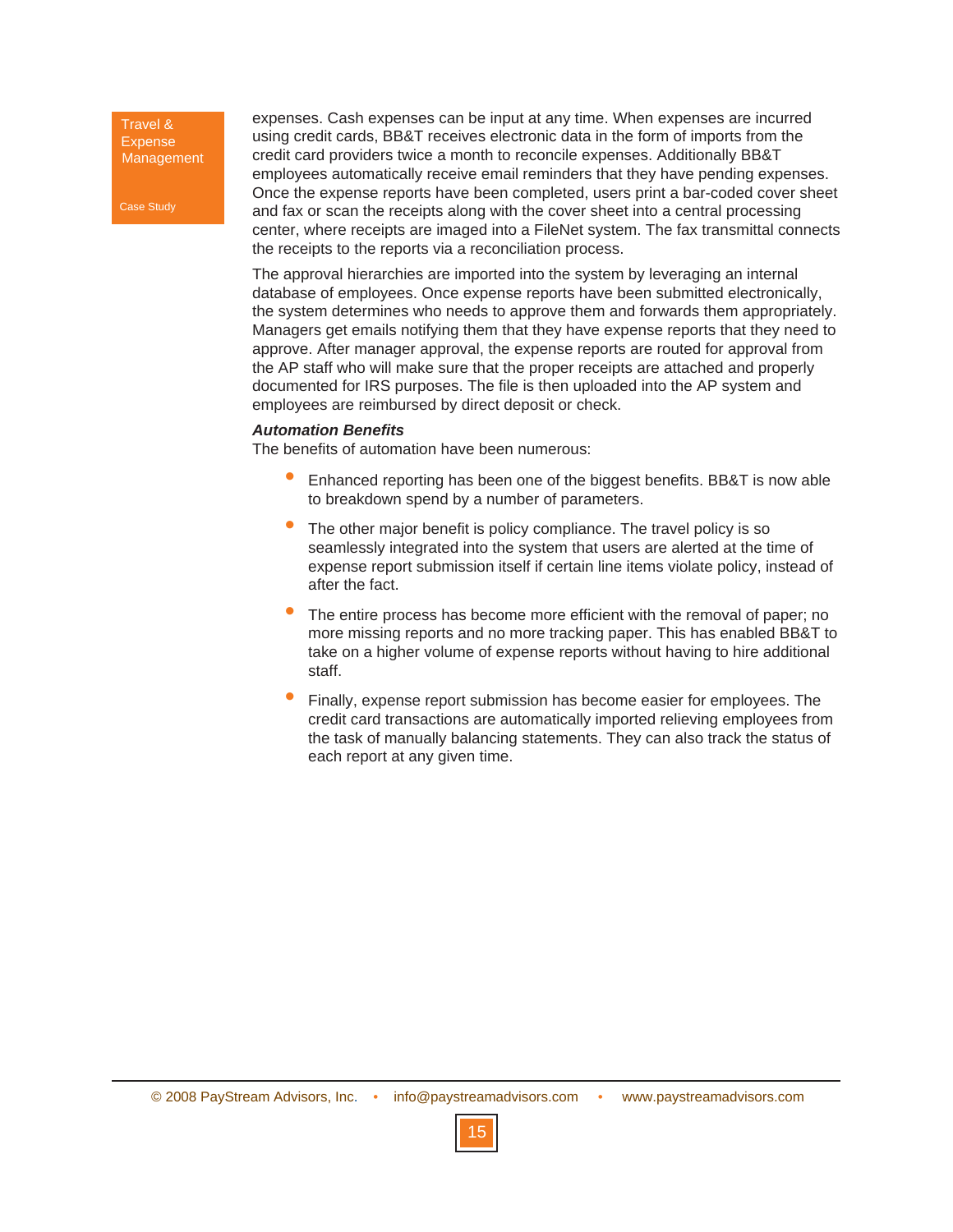#### Solution Profile

### **Industries Served**

Public Sector Publishing Manufacturing **Healthcare** Real Estate Financial Services **Engineering** Grocery Chains Food processing

#### **Key Clients**

New York State Department of **Transportation** 

New York State Department of Health

New York State Office of General Services

Service Commission

Giant Eagle

SRI Surgical

Hanley Wood

NFI Industries

Topcon Medical **Services** 

Medical Center (UPMC)

Agrana Fruit Sembler

Helix

# ExpenseAnywhere Overview

Virtual Communications (VCOM), a privately held company, located in Pittsburgh, Pennsylvania, is a provider of corporate spend management solutions and delivers robust, scalable and secure Web-based applications in this area.

The company's core product line includes the global Expense Management Automation System, ExpenseAnywhere®, as well as a procurement-card reconciliation application, The PcardSystem. VCOM introduced ExpenseAnywhere in 2001 and releases new versions every 12 to 18 months, with upgrades and patches as needed in between major releases.

VCOM has been growing organically since inception and company representatives stated that the company has increased its customer base by 50 percent over the last three years. Company representatives stated that customers choose ExpenseAnywhere for its clean interface, configuration flexibility, simplicity in design, expansive reporting features, global travel support, scalability for companies with 100 users or 10,000+ users, and an intuitive process, which extends to easy adoption with end users.

### **ExpenseAnywhere**

VCOM's modular solution, ExpenseAnywhere can be deployed both as a hosted and a licensed solution based on client needs. The modules provide clients the flexibility to choose specific functionality such as built in per diem rules, cash advances, pretravel authorization, credit card integration, integration with most ERP packages, etc. VCOM integrates easily with major ERP vendors as well as smaller and even one off solutions. The company offers a variety of integration options, ranging from simple API integrations to more advanced Web services integrations for the real time exchange of data to ERP modules including, but not limited to GL, AP or HR.

#### *Pre-Trip Approval*

New York State Public The ExpenseAnywhere solution delivers considerable flexibility around the pre-travel authorization process. Users can log into the system and create an authorization by providing information like dates of travel, purpose of trip and input details around flights, hotel reservations, car rentals etc. Once this is complete, the authorization can be forwarded to an outside travel agent or internal travel administrator, who then makes the required reservations and forwards to a manager for approval. The system allows travel administrators to manage their own travel as well as travel requests for other employees.

University of Pittsburgh ExpenseAnywhere's flexible template driven framework allows clients to pre-define policies against any type of expense category or individual line item in a sub category. When travelers are creating their pre-trip authorizations, they will be informed of company policy and out of compliance transactions through a variety of means. Travelers can then either modify their entry or provide justifications that will be forwarded to managers for approval.

#### *Online Booking Integration*

While Virtual Communications does not currently offer integrated online travel booking with a GDS system, the ExpenseAnywhere work flow can be configured to send pretravel authorizations to either an internal travel desk or a company's travel agency for booking.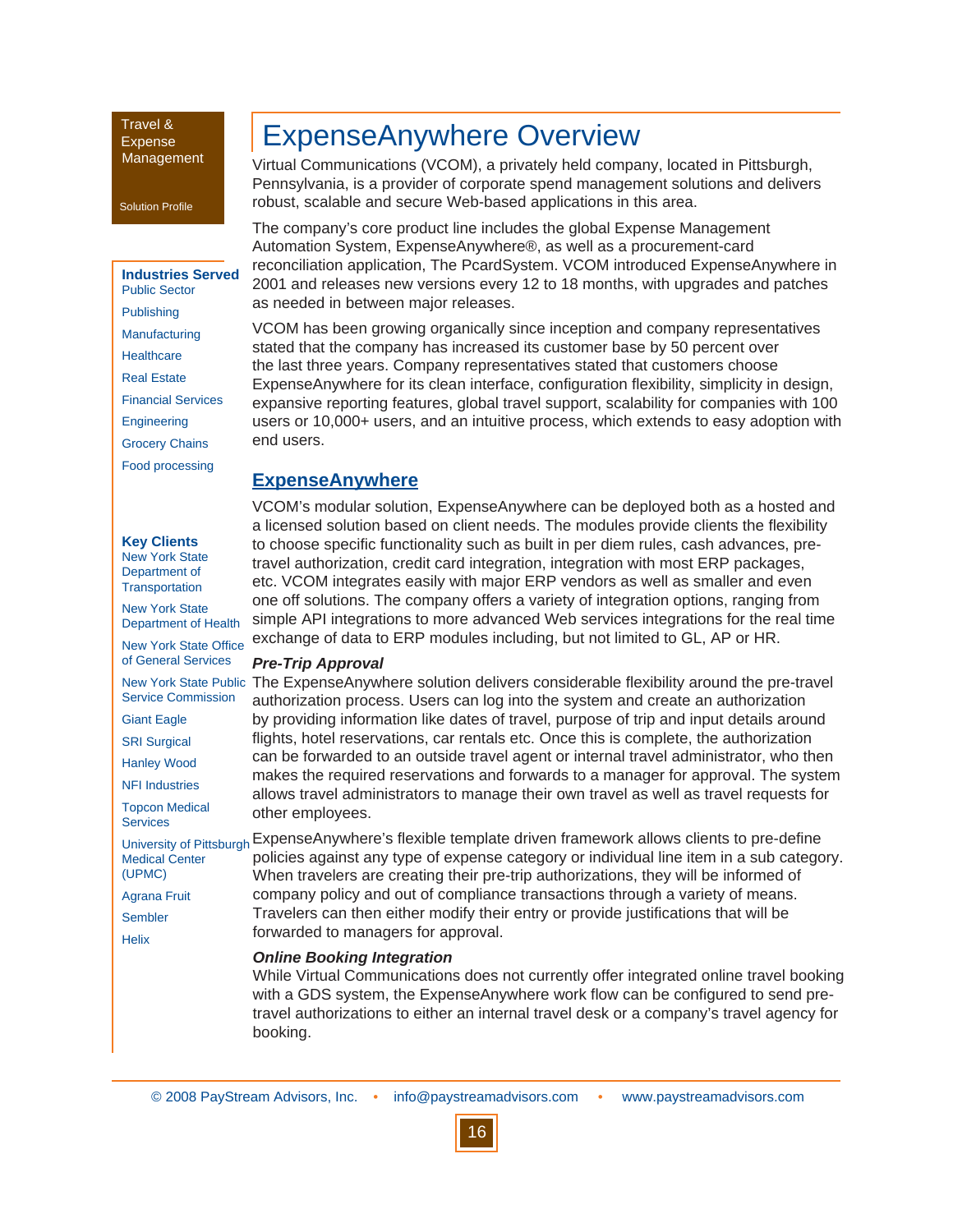Solution Profile

#### *Report Submission*

authorization exists for a trip, users can use that document to pre-populate expenses into the report, to reduce the amount of data entry and associated errors. If there is no pre-travel request, users can create an expense report from scratch by

The expense report creation and submission process is simple. If a pre-travel

simply filling in a few details about the trip, adding credit card charges and out-ofpocket expenses. While default costs centers are assigned to different expense types to make the expense allocation process simpler, users can opt to change the costs centers and even assign each expense to multiple cost centers or project codes, splitting the amount by dollar or percentage.

At the time of expense report submission, the system validates the line items against corporate travel policy and flags hard and soft exceptions. Hard exceptions prevent the user from submitting the expense report till the exception has been corrected, while soft expenses require a justification. ExpenseAnywhere supports the submittal of receipts through either scanning or faxing. Faxed receipts (or any required pretravel documentation) are easily submitted through a bar-coded cover page. After the cover sheet and receipts/documents are submitted, they are instantly attached to the appropriate expense report.

#### *Approval Workflow*

ExpenseAnywhere provides a lot of flexibility when it comes to both pre-travel and expense related workflow. The company performs an extensive review of core processes with each client to make sure that the workflow fits the needs of the client, while conforming to industry best-practices. The system workflow is set up prior to implementation to make sure that routing of tasks conforms to clients' current corporate travel and expense policies. The solution can also easily handle various situations, which may require the routing workflow to be altered based on client needs.

E-mail notifications which include comments and a link to the expense report within the application are sent to appropriate users at every step of the process. When a manger logs into the system to review expense reports submitted, the system identifies transactions that are in violation of travel policy. If there are no flags associated with an expense report, it can be approved automatically, but the system forces managers to review any reports that have flags.

#### *Expense Reimbursement*

ExpenseAnywhere integrates with any system that clients choose to utilize for payment to their employees. Records can be held for review prior to posting to GL or automatically posted depending on the requests and requirements of the client.

#### *Reporting & Analysis*

ExpenseAnywhere has extensive built-in reporting capabilities that allow the analysis of spend at various levels including employee, department, category, cost center, client, status, vendor, project, small dollar spend, task or billable type. Reports can be generated for individuals or groups, and the system supports reporting against compliance, aging, reconciliation, and tax reports. Additional reports can be generated for analysis with corporate cards or cash advances. ExpenseAnywhere includes a dynamic reporting engine that provides quick and easy support to generate any report type not currently found in the system.

#### *Implementation & Pricing*

Since the solution is modular in design, it can be implemented in phases or in one seamless effort. Implementation time is assessed based on an understanding of

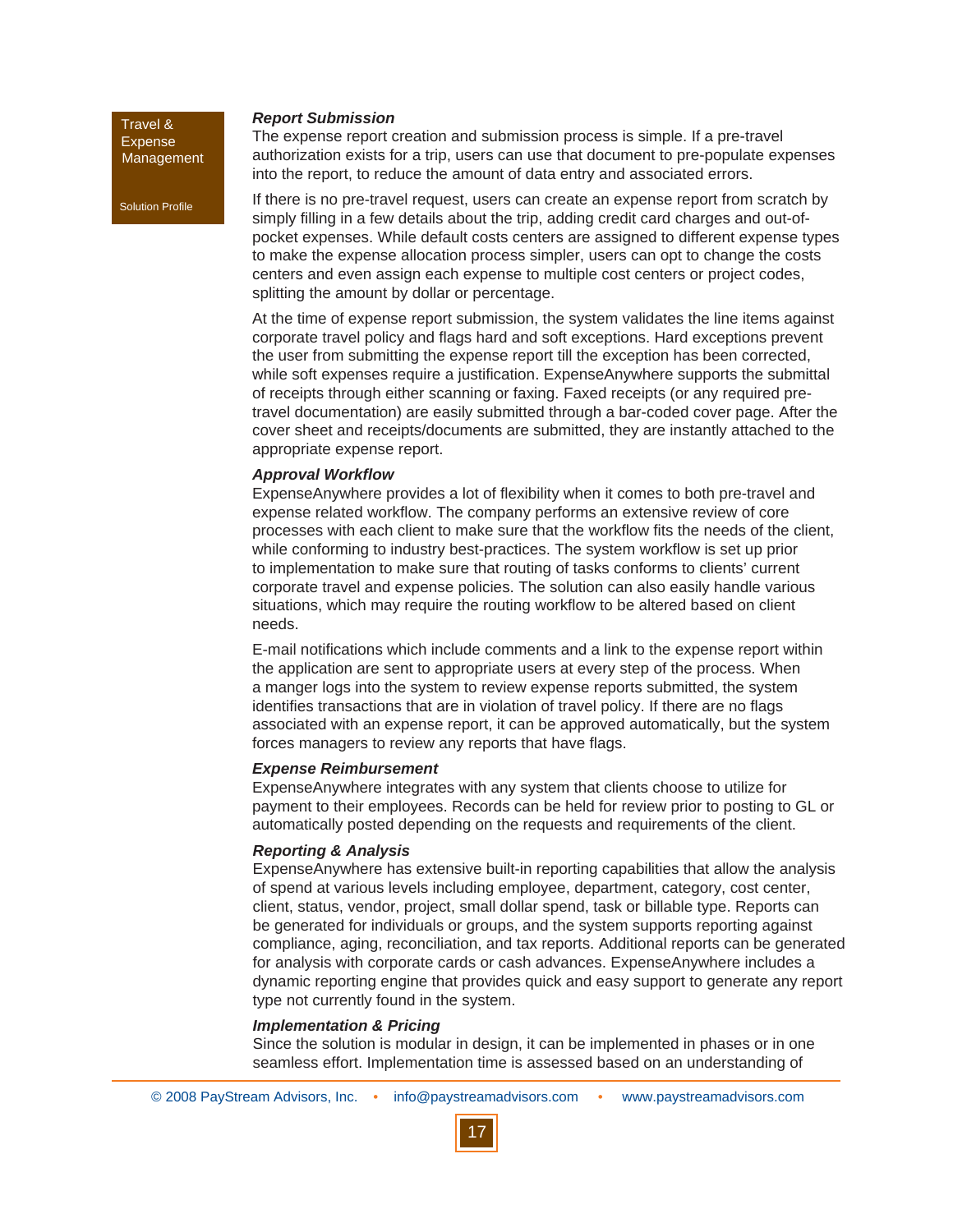Solution Profile

the modules chosen as well as additional variables such as complexity of workflow, corporate policies and GL structure. Typical ranges for implementations run from a few weeks to a few months for the most complex requested setup. Pricing can be user based or per expense report.

### **Outlook**

Virtual Communications' ExpenseAnywhere solution delivers strong functionality from pre-trip authorization to expense reporting and post-trip analysis. The company has a large number of government agencies as clients, hence the solution is well configured to meet the needs of public sector companies, including the ability to manage federal and state government policies and built in GSA rules and procedures. Government agencies and other public sector firms will find that the solution delivers virtually everything they need off-the-shelf. ExpenseAnywhere is also well positioned as a player in the global travel arena with multi-currency abilities, support for GST/PST/ VAT taxes as well as reporting features for reclamation of those taxes.

In terms of new functionality, ExpenseAnywhere has recently announced the addition of offline functionality for travelers. Expenses may be filled out while offline and the new entries or changes will be automatically synced the next time the traveler connects to the online system. The system now supports Blackberry approval functionality for road warriors. Company representatives stated that VCOM will continue to expand its line of spend management applications in 2008 and will introduce a new system for online purchase orders and then roll out a CFO Dashboard in 2009.

Overall, ExpenseAnywhere is a sound foundational solution for most companies seeing to automate the travel and expense management cycle.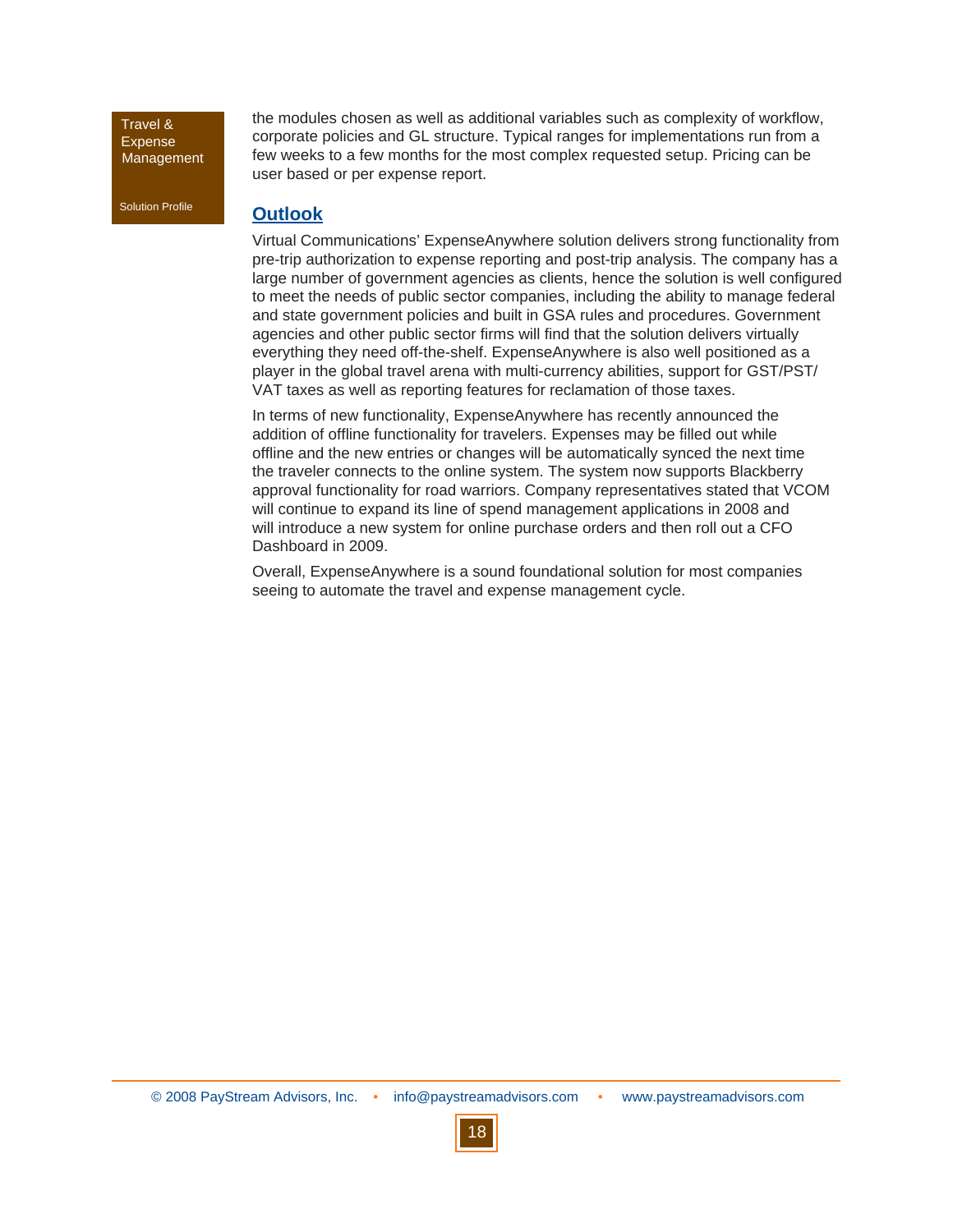Solution Profile

### **Industries Served Banking** Financial Markets Insurance

**Education** 

Aerospace

**Automotive** 

Defense

Chemical and

Petroleum

**Electronics** 

Consumer Products

Retail

**Transportation** 

**Telecommunications** 

Media and **Entertainment** 

**Utilities** 

#### **Key Clients** BP International

Kraft Eli Lilly Bristol Myers Squibb Johnson & Johnson

Unilever Lockheed Martin

Xerox

#### **Awards**

IBM as a company has received hundreds of awards over the past three years, although

# **IBM Corporation Overview**

IBM Corporation's mission is "to lead in the creation, development and manufacture of the industry's most advanced information technologies, including computer systems, software, networking systems, storage devices and microelectronics." The company translates these advanced technologies into value for its customers around the globe through its professional solutions and services.

Incorporated in 1911, with headquarters in Armonk, NY, IBM Corporation has over 385,000 employees in 170 countries. IBM has been involved in the development of automated expense related solutions since the late 1980's and has been providing travel and expense management services since 1991.

IBM's Global Expense Reporting Solutions (GERS) has been deployed in over 60 countries and in more than 30 languages worldwide. Over 500 companies and 3 million end users leverage GERS to manage over 12 million expense report filings per year. IBM works with several banks and corporate card providers on a global basis including American Express, Bank of America, Citibank, HSBC, JPMC, US Bank, and Visa International.

# **Global Expense Reporting Solutions (GERS)**

IBM GERS is an integral piece of the end-to-end corporate needs around travel expense management from travel policy and booking to expense management to travel sourcing. The GERS tool has evolved from an initial mainframe application to the current highly configurable, Web-based version that provides users ultimate flexibility through both on-line and off-line use. By utilizing a dynamic profiling functionality, the GERS application can accommodate foreign currency, language, business and tax considerations, as well as additional systems integration capabilities that are all transparent to the traveler. IBM has just released a new version in which it has completely revamped the user experience based on customer feedback and extensive usability studies.

#### *Pre-Trip Approval*

GERS supports pre-trip authorization enabling organizations to exhibit greater control over trip spend, reducing the need for audit after the fact, if the actual expenses fall within range of the authorization.The business rules engine allows for the setting of spending limits and flags transactions when users book travel through non-preferred vendors. Based on configuration, the user can be informed of business rules and spend limits and these can be enforced at the time of pre-trip booking. Alternatively, the limits can be enforced in the online booking tool. Finally, policies and limits can also be highlighted to employees while they are entering expenses.

#### *Online Booking Integration*

GERS integrates with various online travel booking providers, allowing clients to achieve lower transaction costs compared to booking through a traditional travel agent. Online booking integration also allows for trip data to flow into the expense reporting tool to provide ease of use for the employee, and more comprehensive data none specific to GERS for the client with a view into booked versus actual expense details.

#### *Report Submission*

The solution can integrate with any client back-end system to support single sign-on. Once users log into the system, they are presented with a list of all pending expense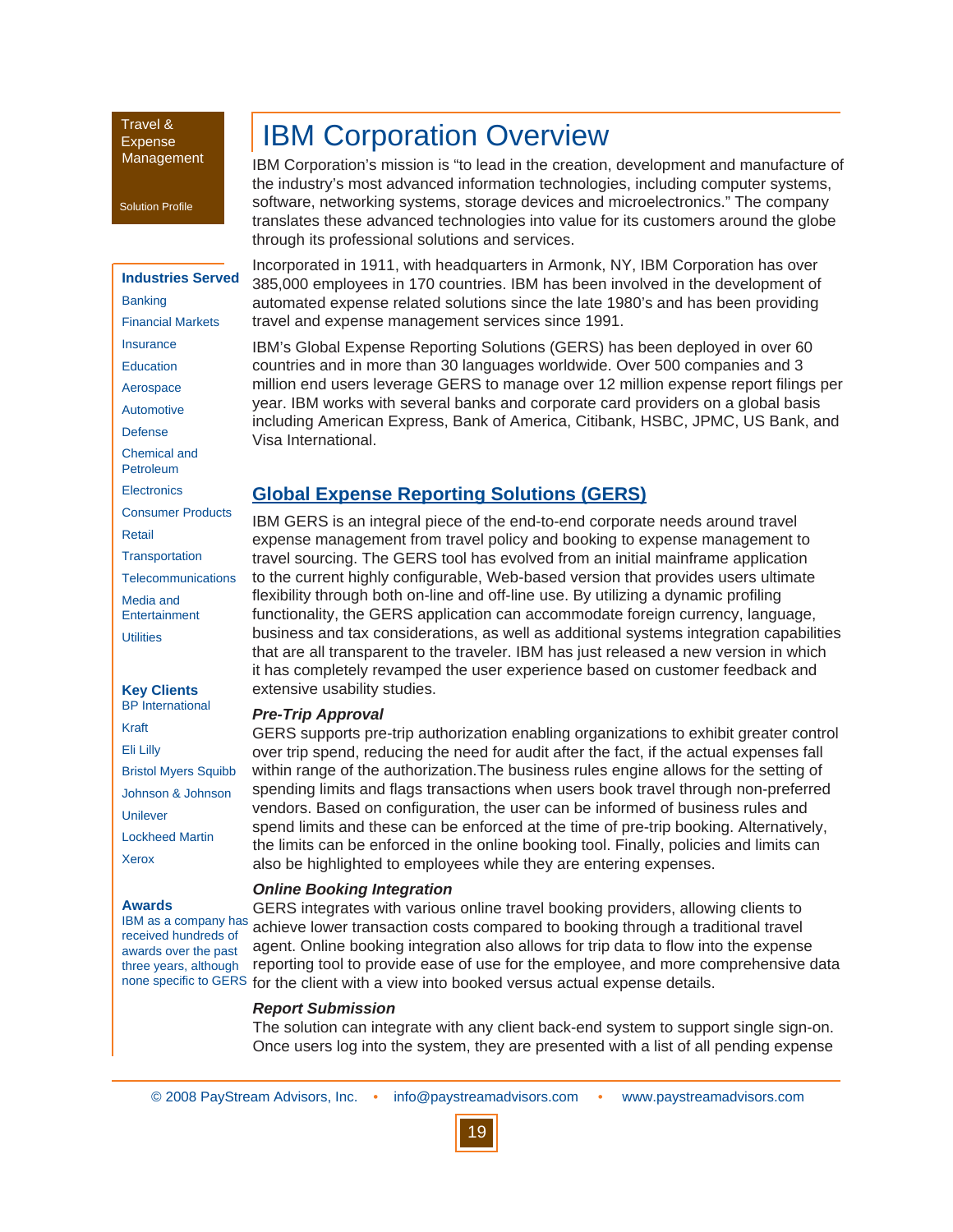Solution Profile

reports. The expense report submission process is made simple by the pre-population of expenses from pre-trip authorizations and credit card statements. Expense allocation is easy as the system allows employees to select or input accounting elements, which are validated in real-time against information from the client's ERP system, prior to submission.

IBM provides a proprietary fax, scanning, and imaging service that supports the attachment of electronic receipts with expense reports. For fax capture, employees fax a bar-coded cover sheet generated by the system along with the receipts. A fax server receives the faxes, parses the received images for barcodes and stores the barcode values and images into an image repository. For scan capture, users can mail the cover sheet and receipts to a central location where an administrator manually scans the transmittal sheets and receipts into a high speed scanner. Alternatively, employees may use a multi-function device at an office location and attach the scanned images directly to their expense reports.

#### *Approval Workflow*

GERS supports clients' approval routing hierarchies based on specific client requirements. Typically, most clients transmit an approver validation file with the appropriate approval information and thresholds (e.g., approver name, cost center, dollar amount, job code, etc.). As a part of the overall approval workflow, GERS supports multiple approvals including the delegation of authority, which allows multiple approvers to act upon a single claim, if the original approver is unavailable. In this case, GERS automatically generates an e-mail notification to the original and new approvers to inform them of pending transactions.

In addition to real-time status indicators within the solution, GERS utilizes the email notification process as the primary communication mechanism for employees, approvers, and auditors. The email provides a detailed summary of the expense claim in addition to an imbedded hyperlink that, when selected, will automatically link the approver into the GERS application. Further, GERS supports an exceptionbased approval, whereby expense reports that meet the client's policy can bypass the approver and be routed directly for payment. Business rules, policies, and workflows can be configured at various levels within the application including system-wide, country, or organizational levels based on the client's requirements. GERS has also integrated with mobile devices to allow expense report approval via various platforms such as Blackberry, Palm, etc.

#### *Expense Reimbursement*

GERS uses a common file definition and flat-file format approach to interface with any major ERP system including home-grown applications. The payment to the card provider or the employees is dependent on the client's downstream systems. IBM can also pay directly to banks through delivery of ACH files and also has payment solutions in conjunction with providers such as Chase and Citibank.

#### *Reporting & Analysis*

IBM provides a series of 54 standard reports including an ad-hoc query functionality that enables users to query any data field within the GERS application. The GERS tool supports the ability to export the reporting data into Microsoft Word, Excel, or data only (CSV) format with both the standard and ad-hoc query options. The GERS Web Reporting tool supports this requirement including analyzing exceptions across all expense categories by employee, business unit, and/or project code. GERS also has a management reporting module geared towards managers, which allows monthly views of their employee spend, outstanding advances, rule violations, etc.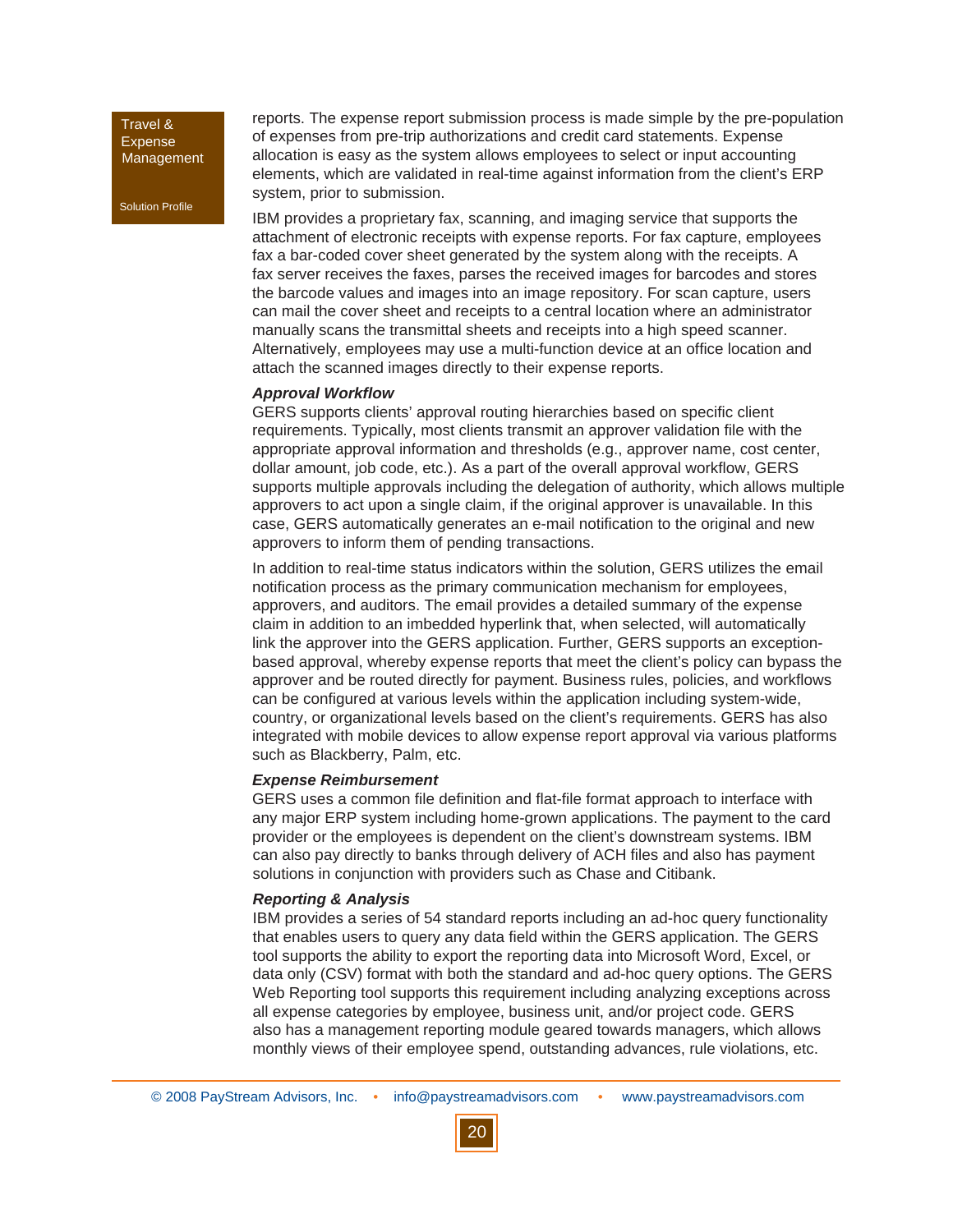Solution Profile

IBM also offers a proprietary business intelligence module developed in collaboration with IBM's Research & Development organization, which uses patented algorithms to deliver behavioral analysis on travel and expense data to reduce the cost of audit, identify fraud, and optimize vendor spend.

#### *Managed Business Process Services*

IBM's Managed Business Process Services (MBPS) refers to the out-tasking of the expense reporting support functions, typically associated with auditing, receipt management, system administration, corporate card program management, and help desk (Level 1, 2 & 3) support services. IBM provides these services to customers with a menu-driven approach that allows them to choose which services are best kept inhouse and which are best sourced through IBM. The company leverages a network of centers worldwide to provide customers with an overall delivery model that maximizes expense reporting expertise, while giving clients the opportunity to move transactional processing to lower cost geographies.

#### *Implementation & Pricing*

GERS has different implementation processes to fit the individual client and its process complexity. Implementations can range from a few days up to many months for complex global deployments. The main factors that determine implementation length are the complexity of the individual client's requirements and size, and how closely clients adhere to best practices and global standardization. Customization to the tool is also a major driver for implementation length. GERS has several different pricing models, including enterprise usage fees and pay-as-you-go pricing models.

# **Outlook**

IBM is a strong contender in the software services industry and has been gaining significant traction in the travel and expense management space with its GERS application. The latest release of GERS has significant improvements to the user interface for the solution, while essentially retaining the same back-end and the ability to integrate with any ERP or accounting system. Better graphics and visuals as well as the ability to perform the same actions with fewer clicks and without having to navigate through multiple tabs translate to a much superior user interface.

Another area where clients can see significant improvement is corporate card integration. The corporate card data looks exactly like the corporate card statements users are used to seeing, making it easy to use the date. In the latest version of GERS, users also have the ability to see what charges were applied, see charges by statement and export the data to Excel. GERS has a lot going for it; strong solution functionality and the solid backing of a company like IBM – a good combination indeed.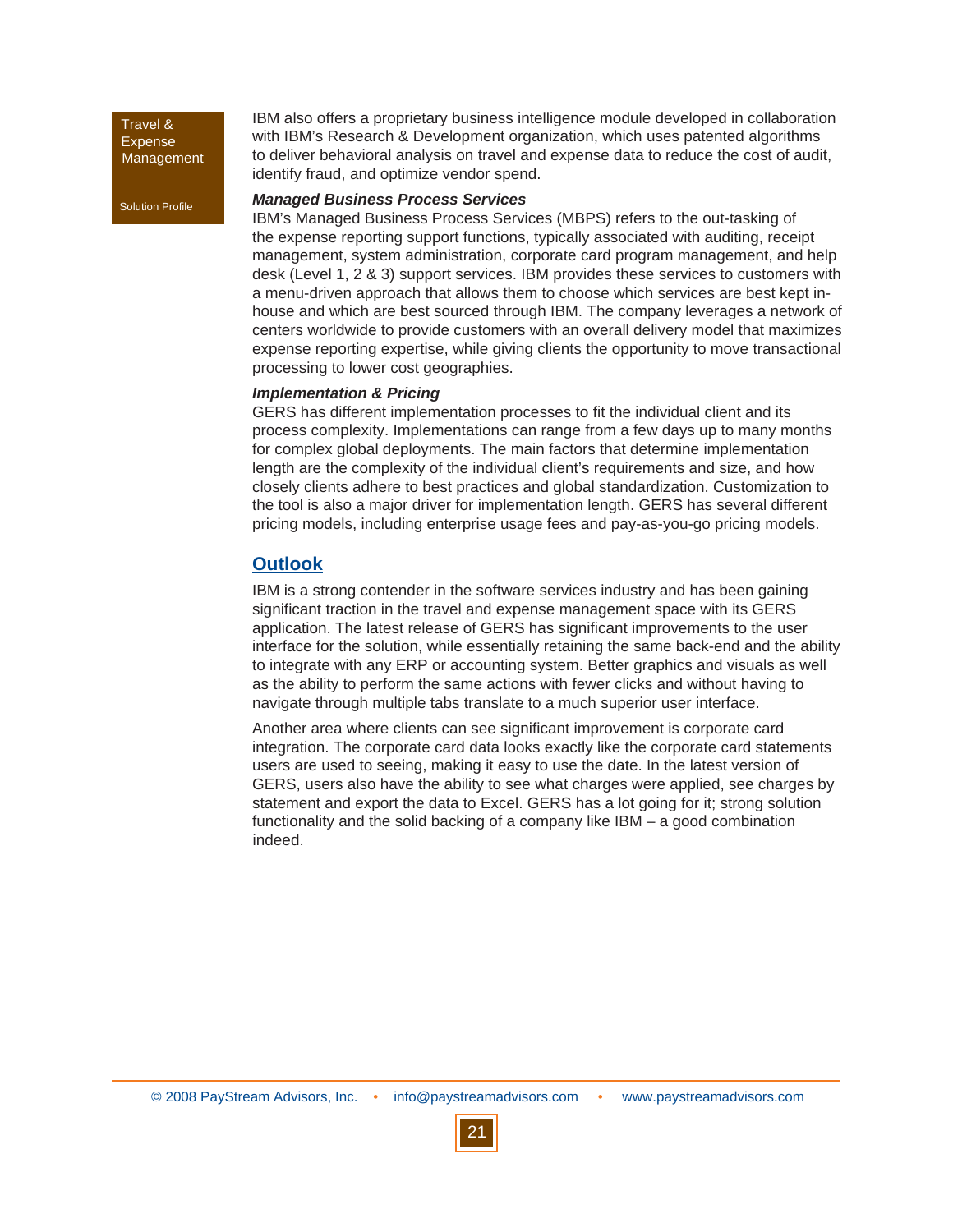#### Solution Profile

#### **Industries Served** Financial and Public **Services** Manufacturing **Service**

**Key Clients** see www.sap.com/tm

# SAP Overview

SAP is a world leader of business software including enterprise resource planning (ERP) and related applications such as supply chain management, customer relationship management, product life-cycle management, and supplier relationship management.

Founded in 1972, with headquarters in Walldorf, Germany, SAP has a rich history of innovation and growth and today more than 75,000 customers in more than 120 countries run SAP applications. SAP's client base covers the spectrum from small and medium-size companies to global organizations. SAP is listed on several exchanges, including the Frankfurt Stock Exchange and NYSE under the symbol "SAP." SAP currently employs more than 51,400 people at sales and development locations in over 50 countries worldwide.

One interesting fact to note is that SAP now delivers innovations through enhancement packages approximately every 9-12 months. Customers no longer have to plan for major releases every five years. They can now choose to selectively implement the business functions or technical improvements that add the most value to their business. Customers can activate enhancement packages via the SAP NetWeaver platform, which helps isolate impacted objects and minimizes testing requirements.

### **SAP Travel Management**

SAP has been offering the SAP Travel Management application since 1989. Companies in more than 90 countries across all industry verticals use SAP Travel Management. It not only supports people as they travel around the world; the application can also be implemented in different countries across the globe.

With 33 different language and 22 pre-configured international settlement versions, SAP provides a global, end-to-end solution for travel management. SAP Travel Management automates the entire travel process from pre-trip approval and online booking to expense reporting and approval. Customers can select which pieces of functionality to implement based on their business processes.

#### *Pre-Trip Approval*

Pre-trip authorization functionality comes standard with SAP Travel Management. Administrators and super users can configure spend limits and trigger workflows based on end-user behavior. During the pre-trip approval process, preferred vendors are not enforced as SAP provides a full online booking feature. Company travel policy is tightly integrated into the application and communication around policy violations can take place throughout the process – pre-trip, online booking, and expense reporting. If the actual expenses for a trip are lower than the amount approved on a pre-trip request, the expense report can be automatically approved without going through the workflow process.

#### *Online Booking Integration*

SAP Travel Management offers comprehensive online booking capabilities through its partnerships with GDS engines like Amadeus, Galileo/Apollo, and Sabre. During online booking, all the information from the travel request can be accessed and users can then add flights, hotels, card rentals etc. At this point, the system will prompt users if they are not using preferred vendors.

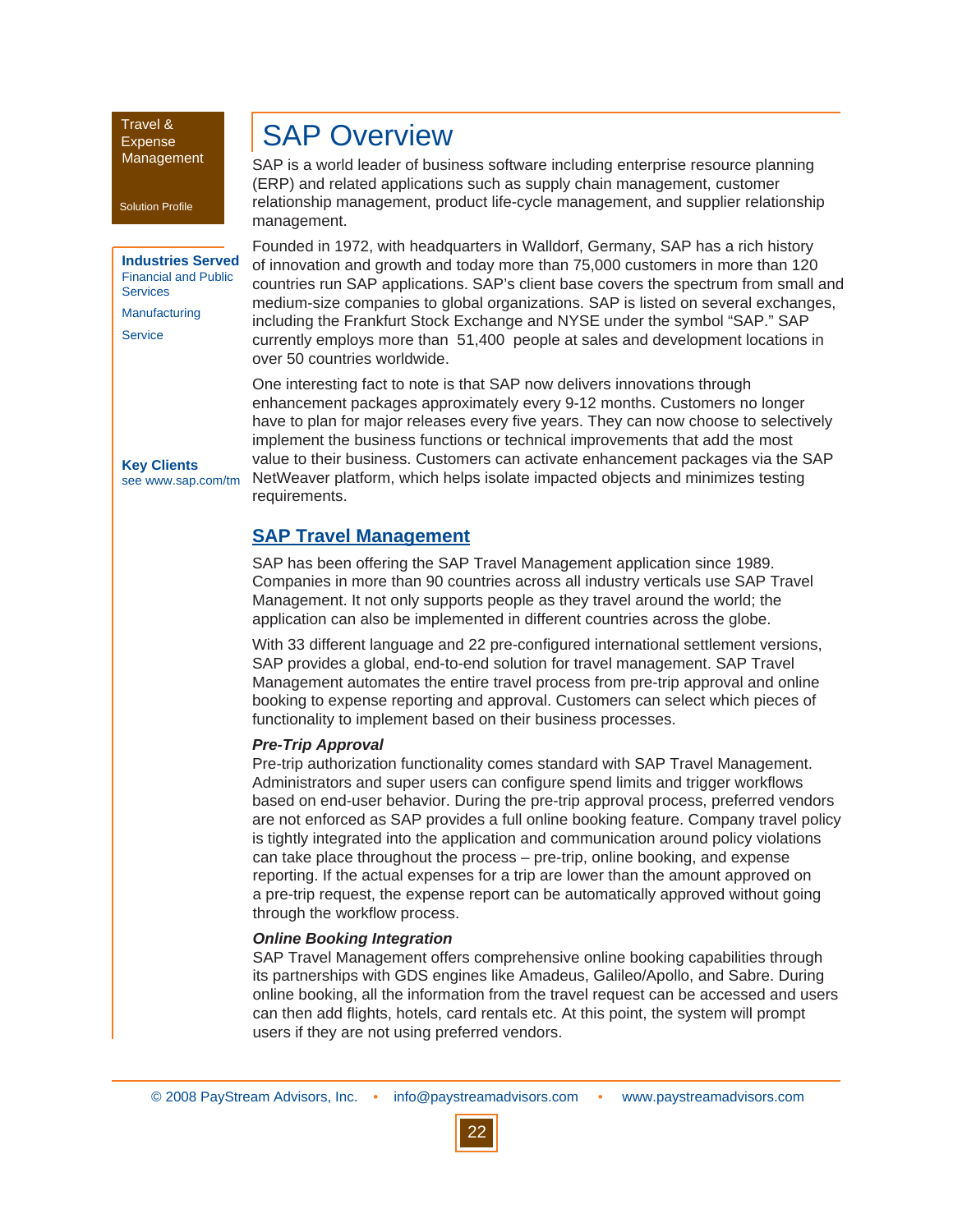Solution Profile

#### *Expense Report Submission*

After the trip, when users are creating an expense report, they are showed a list of existing travel requests and online bookings, which they can select to enter expenses; thus reducing the need to re-enter redundant information. Further simplifying the expense report process is standard travel expense management functionality offering certified electronic credit card feeds with all major credit card providers to the traveler's expense report coupled with paper receipt imaging to streamline business processes.

An offline version of the solution is part of the standard license and enabled by the SAP Mobile Time and Travel (SAP MTT) application. Expense reports and credit card receipts can be synchronized online and offline. Cost distribution is possible online and offline across cost centers, projects, internal orders, sales orders, WBS elements, etc. and the tight integration with SAP ERP Financials allows for real-time validation.

Both hard and soft warnings can be configured into the system to flag items that violate corporate policy and are available for audit. Depending on system configuration, users can either be stopped from submitting certain expenses or they can be asked to provide a justification. Based on these parameters, additional workflows can be triggered as well.

Throughout the process, users are presented with a standard Adobe form with a bar code that can be used for imaging paper receipts and sending that to managers for approval. At the pre-trip stage, this bar-coded sheet can also be sent to a travel agent to book travel, if the traveler is not using the online booking tool. This cover sheet generally contains the employee ID along with the unique trip number. Imaging of receipts is standard via a partner such as Open Text, Documentum, 170 Systems, etc. Optical archiving is enabled by SAP ArchiveLink.

#### *Approval Workflow*

SAP Travel Management integrates with the customer's existing SAP workflow, which is based on the organizational structure. Configuration can further drive audits to be sent to appropriate managers and/or auditors based on different behaviors of the enduser. Apart from this, an email workflow can be triggered, which allows managers to review and approve expenses and/or travel requests from within an email itself.

#### *Expense Reimbursement*

SAP Travel Management and the SAP ERP system support payments to employees as well as credit card issuers. Expense reimbursement to employees is available via direct bank deposit, payroll or accounts payable. SAP Travel Management is tightly integrated to SAP ERP Financials to facilitate posting to the general ledger.

#### *Reporting & Analysis*

The solution comes bundled with 25 standard reports for post-trip analysis, split between travel planning and expense reporting. Reports can be classified by expense type, region, and compared to budgets. Additionally, Infocubes for SAP Travel Management are standard in SAP NetWeaver Business Intelligence. SAP's recent acquisition of Business Objects will only make the reporting capabilities stronger and more comprehensive. Further, SAP's recent partnership with GetThere will bring in a host of RFP tools. Ad-hoc reporting is available through SAP Query, which allows users to easily create and save custom reports.

#### *Implementation & Pricing*

SAP uses ASAP, a standard methodology for implementing and continually optimizing SAP software efficiently. ASAP supports the implementation of the SAP system and

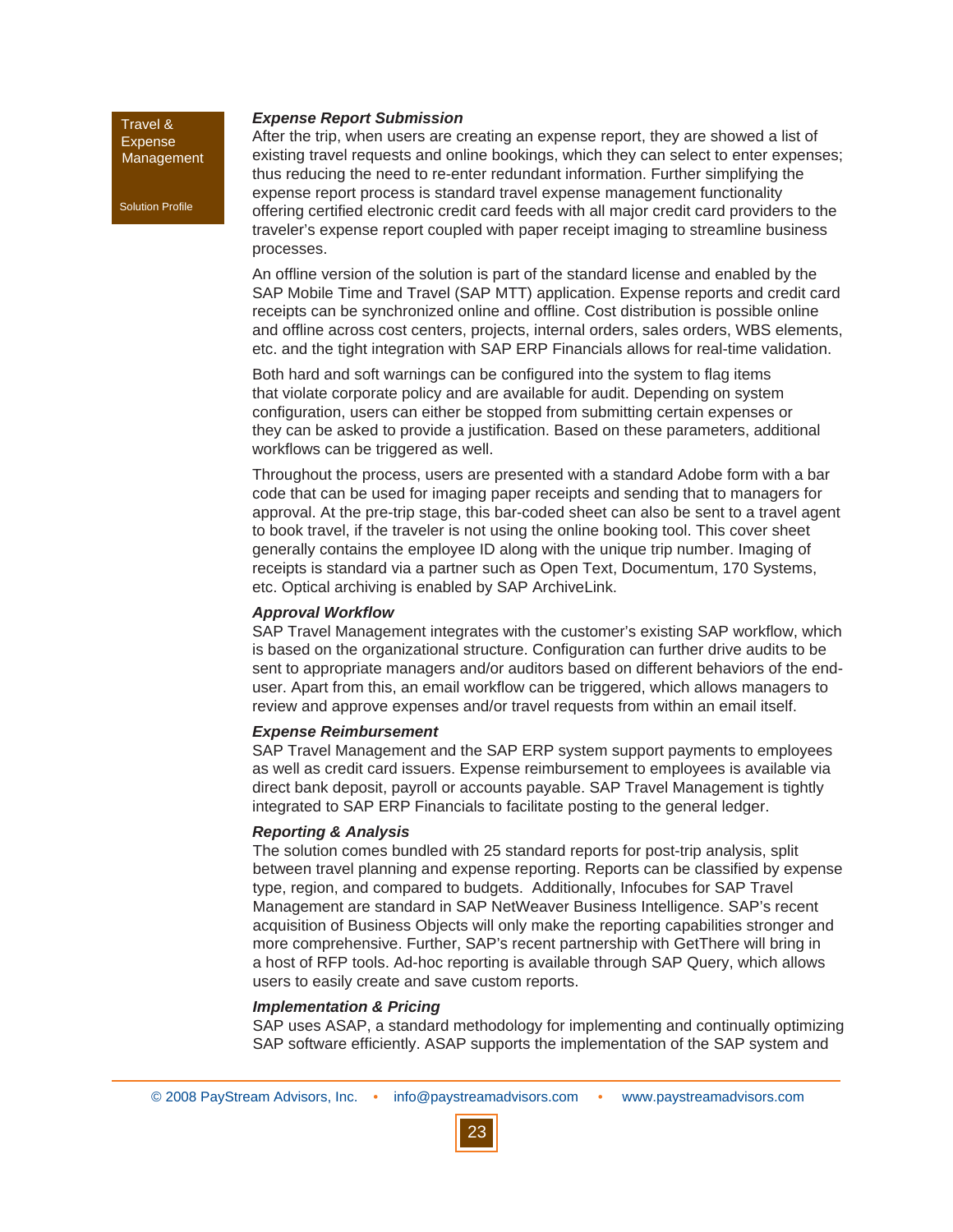Solution Profile

of SAP Business Suite components and can also be used for upgrade projects. It provides a wide range of tools to support all stages of an implementation project, from project planning to the continual improvement of the SAP system. The average implementation of SAP Travel Management is three to six months. Factors that determine the implementation timeline include the functionality being installed, number of countries, languages, credit card feeds and utilization of receipt imaging.

SAP Travel Management is part of the SAP Employee license for Employee Self-Service. This license fee usually includes additional SAP HCM components, such as time entry, for example.

# **Outlook**

SAP is a global leader in the delivery of business software, including ERP and CRM applications. Over the last few years, it has created a strong position for itself in the travel and expense management space, especially with clients that are utilizing SAP as their back-end ERP application. We liked the fact that the travel solution resides under Corporate Services and can be implemented without having to use SAP's Financials or Human Resources applications. But at the same time, clients using SAP Travel Management have the benefit of tight integration with the ERP system, if they so desire.

Another interesting aspect is that SAP is moving away from its existing strategy of major releases and upgrades. Instead, clients will now have the flexibility of consistent enhancement packages that can be implemented or not, based on their specific needs. This will be a welcome change for any company that has had to deal with a major SAP upgrade every few years. Further, SAP is beefing up its solution functionality in the online booking and reporting areas with its recent partnerships with Sabre and Amadeus and its recent acquisition of Business Objects.

SAP has a strong travel management solution, the vision to be a leader and the deep financial resources to execute on its vision.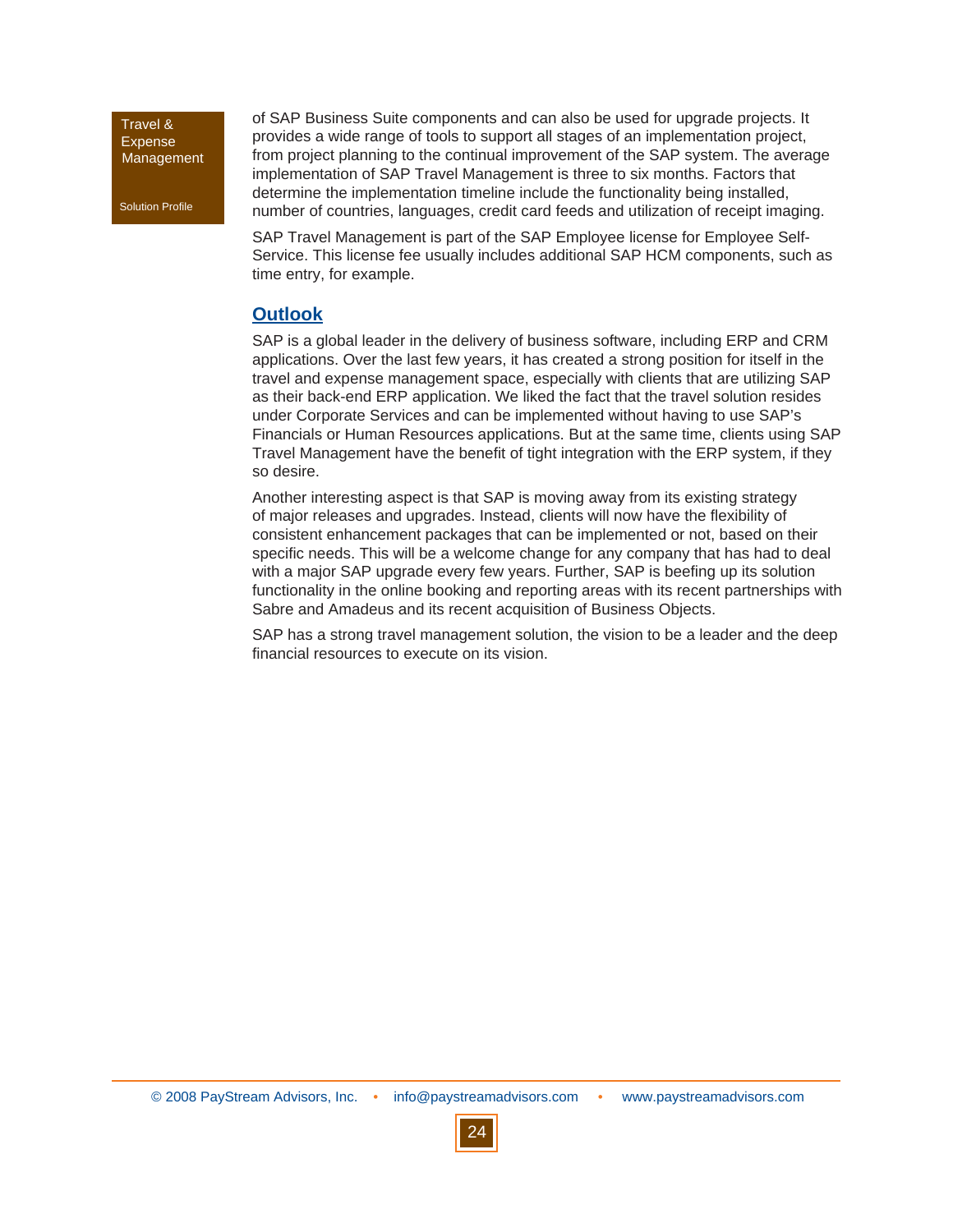Solution Profile

#### **Industries Served**

Private equity, investment and financial firms with an increasing demand now coming from law firms

**Key Clients** Berkshire Partners

Vestar Capital

Tailwind Capital

**Charlesbank** 

Welsh, Carson, Anderson & Stowe

# TripsWare Overview

TripsWare is owned and operated by Paragon Computer Solutions Inc., which was founded in 1997 to provide strategic technology consulting services. As the demand for services in the financial sector increased, the company focused its efforts in this space. Identifying a need in the private equity market for travel and expense management, Paragon developed TripsWare in 2004, which is now the exclusive focus of the firm. TripsWare is a reliable and affordable T&E solution for any small or medium sized business, with a specific focus on the needs of firms in the private equity, investment and legal verticals.

TripsWare was originally designed as a custom order to meet a specific need in the private equity industry. It was redesigned in 2006 as an online, scalable, Softwareas-a-Service (SaaS) solution and has been in production since then. Upgrades are added on a quarterly basis or as required by clients. TripsWare currently manages the expense reports of firms that collectively have over \$30 billion under management. TripsWare has numerous strategic, technology, marketing and reseller alliances including Microsoft, Sage, Intuit, American Express and IBM.

### **Travel Reimbursement for Investment Professionals System (TRIPS)**

The TripsWare solution offers many modules of functionality that cover the expense management process from pre-trip approval to expense report submission and processing as well as invoicing and bill back. Standard installation includes access to all modules at no extra charge. TripsWare integrates with many accounting systems including Dynamics GP, QuickBooks, Peachtree and Mas 90/200 using proprietary integration tools that TripsWare has designed and/or import utilities that are included in the various accounting systems. Additionally, TripsWare specializes in offering custom development and integration for complex or nuanced requirements.

#### *Pre-Trip Approval*

The solution delivers pre-trip authorization functionality allowing users to create and get approval for travel prior to the trip. The company travel policy is tightly integrated into the system and items that are in violation of the policy are flagged at the pre-trip approval step itself or when the user is completing the expense report for reimbursement. The system supports both hard stops and soft warnings for violations depending on how it is configured.

#### *Online Booking Integration*

TripsWare does not provide online booking tools with its application. Company representatives stated that this is by design owing to the little demand from the client base TripsWare serves. However, the company has provided custom integrations to proprietary travel systems for some of its clients and can do so as needed for any booking system.

#### *Report Submission*

Authorized users can log into the system and create expense reports using an intuitive expense reporting wizard. Credit card expenses are automatically prepopulated into the expense report reducing the amount of data entry and associated errors. Users can then enter out-of-pocket expenses and vendor charges (FedEx or limo service for example). Cash, card and vendor charges can be submitted together in one expense report or separately.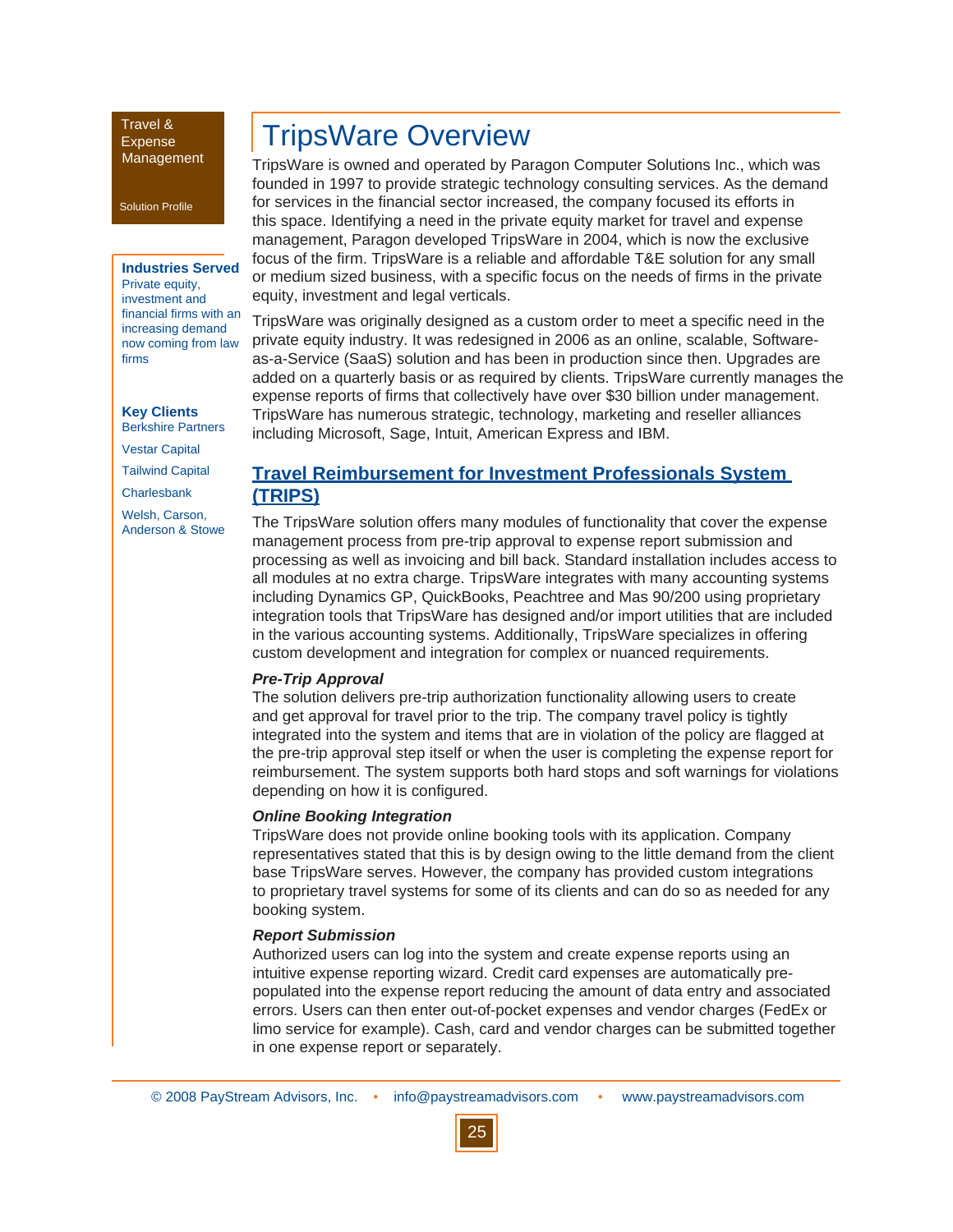Solution Profile

All expenses are allocated using simple pre-populated drop down list boxes that the client controls. All items in a report can be quickly assigned to one client, project, deal etc. or be allocated on an item by item basis. Itemizing and splitting expenses between various deals, clients or individual categories can be easily accomplished by specific dollar amounts or divided by dollars or by percentages.

TripsWare allows travelers to submit their receipts by scanning them and uploading an image file to the system, which will be attached to the expense report. Alternatively, users can fax the receipts to a fax server with a bar-coded cover sheet.

An interesting aspect of the TripsWare solution is that it includes an invoice management module that is tightly integrated with the TEM functionality. Small and medium sized companies that do not have sophisticated ERP and accounting systems will find this very valuable. With the invoicing module, clients can create invoices for recoverable expenses and easily generate customized cover letters and detailed reports. Additional expenses that did not flow through TripsWare but may be recoverable, for example, legal expenses or management fees, can easily be added to the invoice. Once the invoice has been created, clients have the option to print and mail the invoice or email it directly from the system.

#### *Approval Workflow*

Expense reports submitted by users follow the prescribed workflow defined by the client and go to a designated supervisor for review, if desired, or straight to accounting for processing. At the time of report submission, users are notified of any policy violations that exist within the report. These exceptions are then flagged so that supervisors or accounting personnel can easily identify them and process the reports appropriately. Foreign exchange transactions with conversion rates are also highlighted for the accounting department. All status changes to a report in the workflow process are tracked and can easily be accessed by users.

#### *Expense Reimbursement*

TripsWare automatically integrates with the back office accounting system and reconciles employee accounts receivable accounts and suspense accounts such as prepaid corporate credit cards. For reimbursement, the solution supports direct deposit to payroll, bank deposits and physical checks. Records are typically batched where they can be reviewed, modified, deleted or voided prior to posting to the general ledger.

#### *Reporting & Analysis*

The reporting capabilities bundled with the TripsWare solution are robust. An intuitive report generation tool allows users with the appropriate privileges to create reports based on a number of parameter sets. Once these parameter sets are generated, they can be stored for later use and reports can be run for any period as needed. An additional reporting engine offers standardized reports to be run by a variety of queries, filtered, printed and exported for further analysis.

TripsWare also offers a carbon footprint tracking feature developed in collaboration with Global Environmental Fund, a private equity firm in Maryland. This unique reporting tool calculates the emissions effect of air, rail and automobile travel right at the expense report creation level. This report can be used by firms to become more aware of the effect of their business travel on the environment.

#### *Implementation & Pricing*

TripsWare is an online SaaS solution and all implementation is done remotely. Typically, the implementation is completed at one time, but it can be staggered in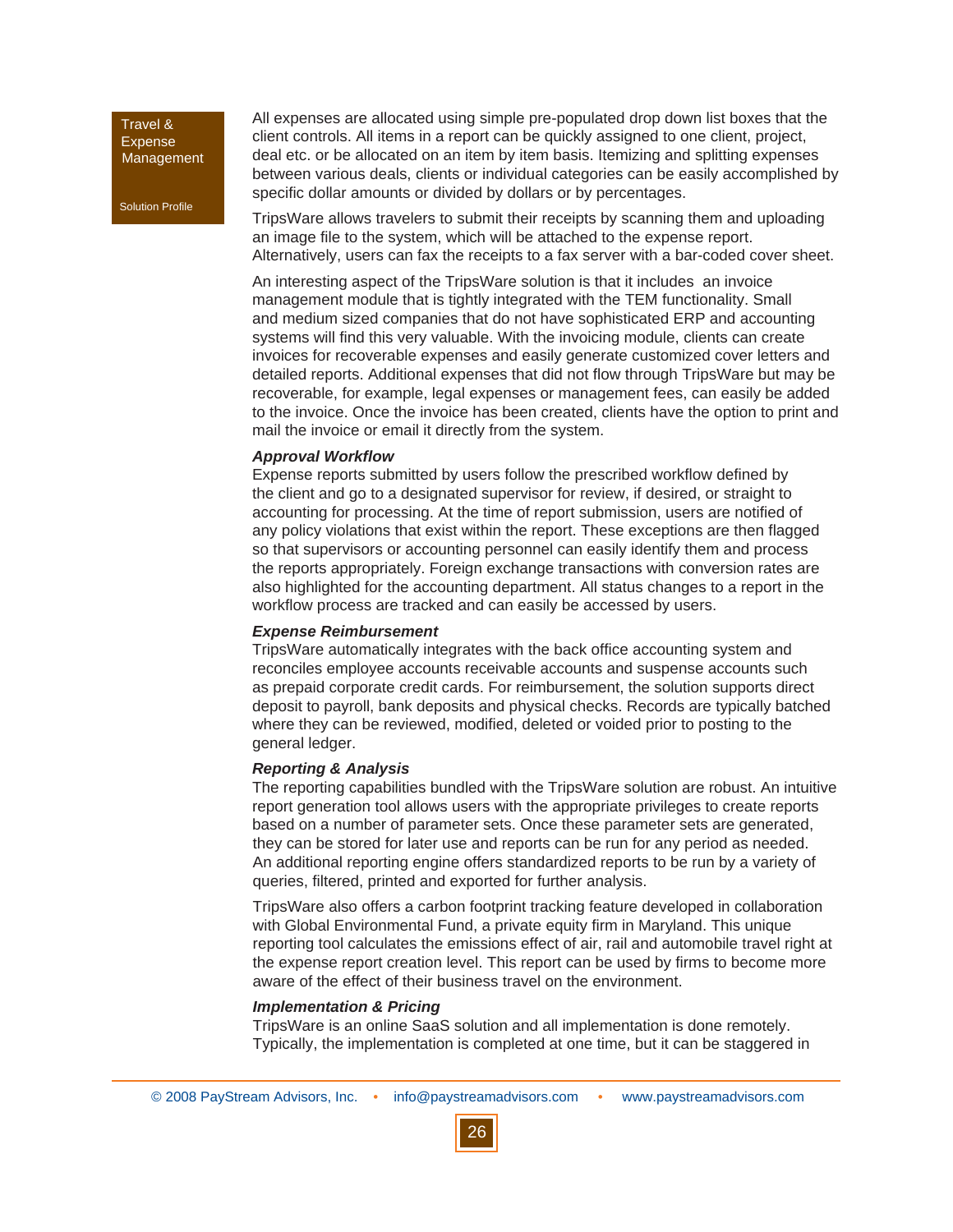Solution Profile

phases if desired by the client. After receiving the client's data, implementation is generally in the order of days. The TripsWare solution does not involve a contract or term. Fees are charged based on a per user/per month basis and vary depending on the number of users and privileges. Further, there is no charge for basic installation. Custom design and integration to meet specific requirements are available as required.

# **Outlook**

TripsWare has made a name for itself as a dominant vendor for the financial services vertical, achieving significant traction with its expense management solution in private equity, venture capital and investment segments.

The intuitive expense reporting wizard allows for streamlined and rapid report submission and approval. We also liked the invoicing module offered in conjunction with the TEM functionality, which is very appealing to companies that do not have cutting-edge ERP or invoice management applications. This is a great tool for TripsWare's target private equity and investment segments, where expense bill back can be a time consuming and challenging process. This feature is indeed attractive to any firm that needs to recover T&E expenses.

We were impressed with TripsWare's overall solution functionality, which is flexible and robust enough to meet the needs of most organizations. With the increased need for corporate spending oversight and transparency within the financial sector, and the domain expertise that TripsWare brings to the table, this focused solution is right on target.

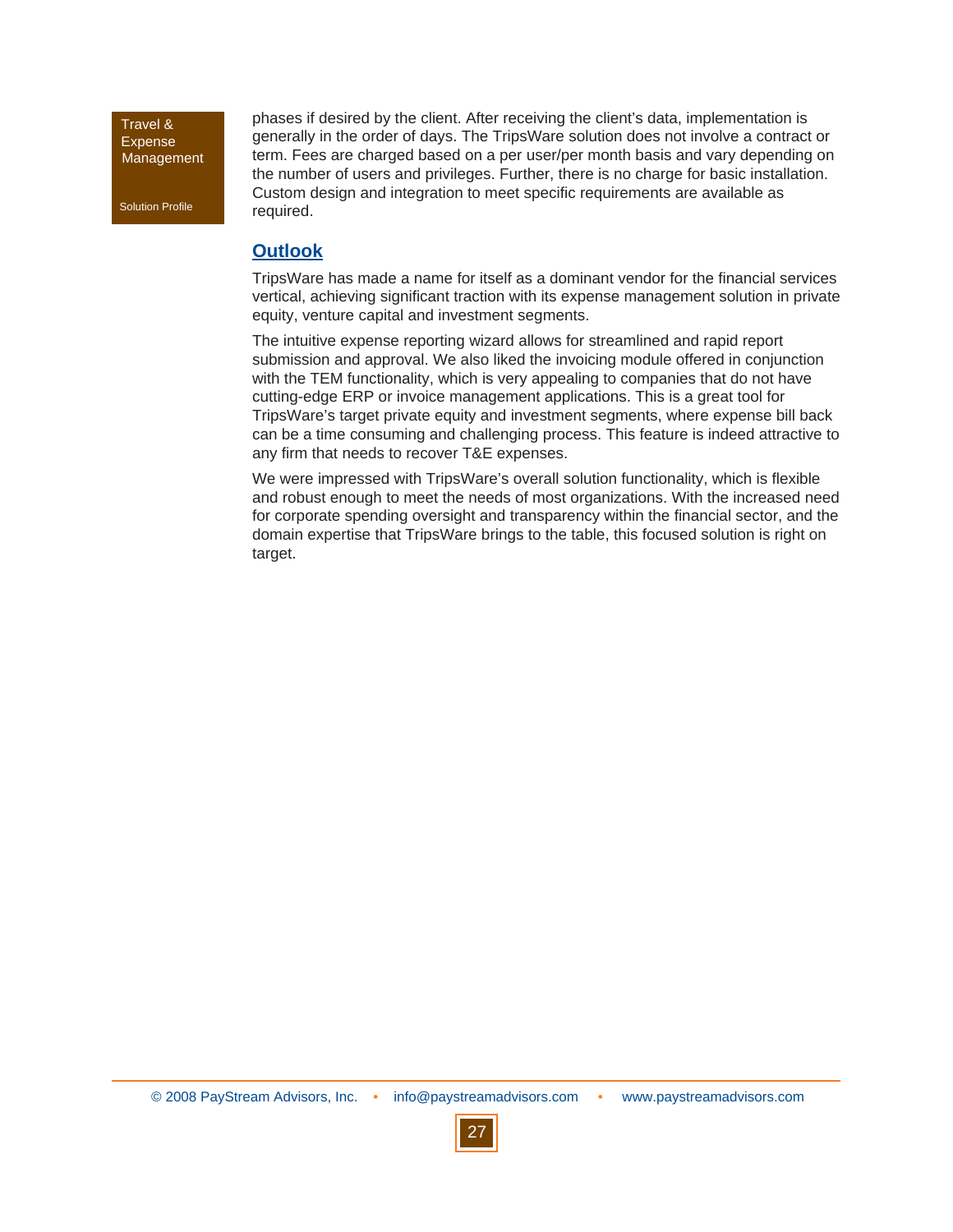Vendor Evaluation

# Evaluating TEM Vendors

Selecting the right TEM vendor can be tricky. It is critical to look at what various TEM providers offer and how exactly each solution's functionality lines up with business needs. Below are some questions that can help organizations find the TEM solution provider whose offerings best suit their needs.

#### *Company and Product Reputation*

In addition to learning how long a company has been in business, it is helpful to know whether TEM is a core offering for the company and to understand the growth plans and future vision of the service provider.

*WHAT TO ASK...*

- How long the company has been in business? Since when has it been offering TEM solutions? •
- What percentage of its business / revenue comes from TEM solutions? •
- How is it funded; if it is a public company, look at the prospectus? •
- How many customers it has and who they are? •
- How it plans to grow and if there are any mergers or acquisitions on the horizon? •
- How it will manage growth and the resulting increased customer demand on its systems? •

#### *Performance and Value*

The vendor must be able to deliver on its promises regarding systems, scalability, security, service, and support.

*WHAT TO ASK...*

- What security measures are in place to protect the integrity of client data? •
- Where will client data be stored and who has access to this? •
- What training and ongoing support are provided as part of the solution? •
- Does the vendor promise an ROI? •

#### *Solution Delivery Model*

Since TEM providers have different delivery models for their solution, it is important to look at exactly how the solution is delivered and how well it meets each company's needs.

*WHAT TO ASK....*

- Does the vendor offer the solution as licensed software or a hosted model or a combination of both? •
- What are the different modules of functionality available? •
- Does the vendor offer any configuration and customization of the solution, as needed? •
- How does the solution integrate with existing ERP/accounting applications? •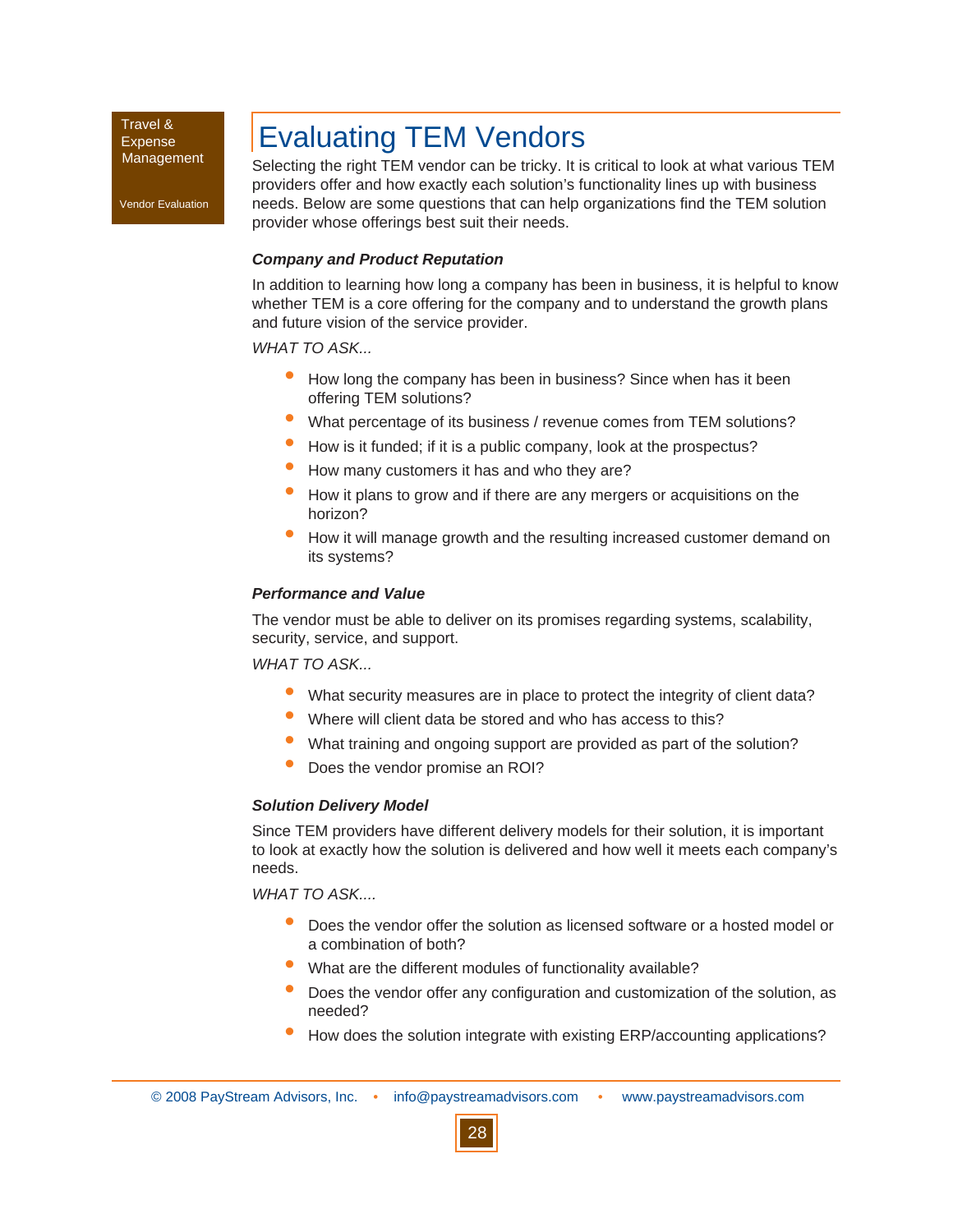#### *Solution Functionality*

Travel & **Expense** Management

Vendor Evaluation

It is important to understand the specific capabilities that will be delivered as part of each module that will be implemented.

*WHAT TO ASK....* 

- Does the solution provide pre-trip authorization capabilities? Does the solution provide functionality that allows setting of spend limits and preferred vendors before the trip? •
- Does the solution inform employees of company policies before they book the trip or is this done while they are claiming reimbursement for expenses? •
- Does the solution include online travel booking? •
- What expense reporting functionality is available? How does the solution enable users to pre-populate transactions from credit card statements and pre-trip authorization reports? •
- What is the process for submitting expense reports and receipts? •
- Does the solution include expense approval workflow and exception reconciliation? •
- What reporting capabilities are available as part of the solution? Does the solution support the creation of custom reports? •

#### *Implementation and Pricing*

How long it will take for the solution to be implemented and the pricing model are critical factors in evaluating vendors.

*WHAT TO ASK....*

- What are the typical steps in the implementation processes? Can the implementation process be completed in phases? •
- How long is the average implementation? What are the main factors that define the length of the implementation process? •
- What is the pricing model? What are the different price components a client would have to pay? •